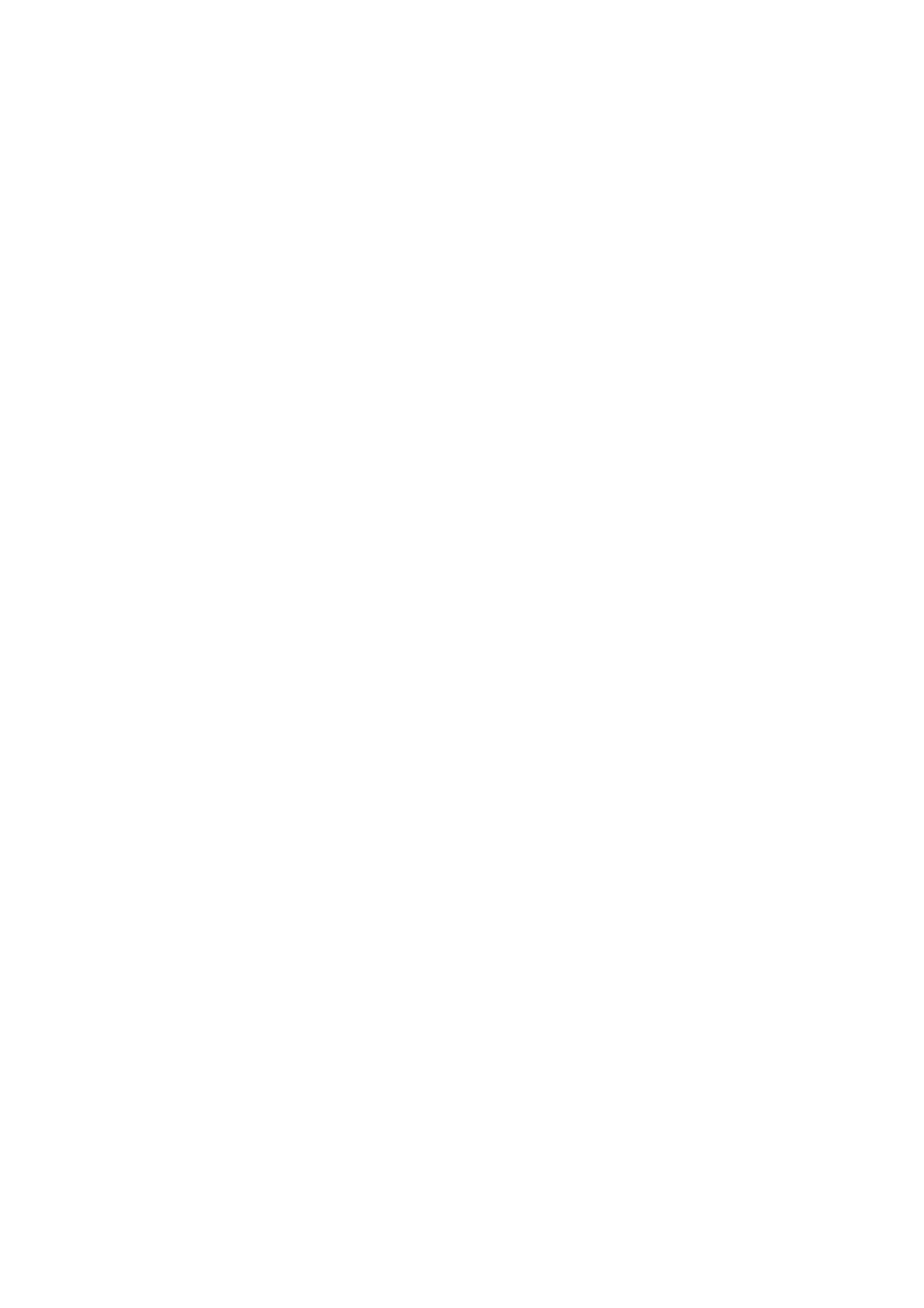**Response of the Spanish Government to the report of the European Committee for the Prevention of Torture and Inhuman or Degrading Treatment or Punishment (CPT) on its visit to Spain** 

**from 17 to 18 January 1997**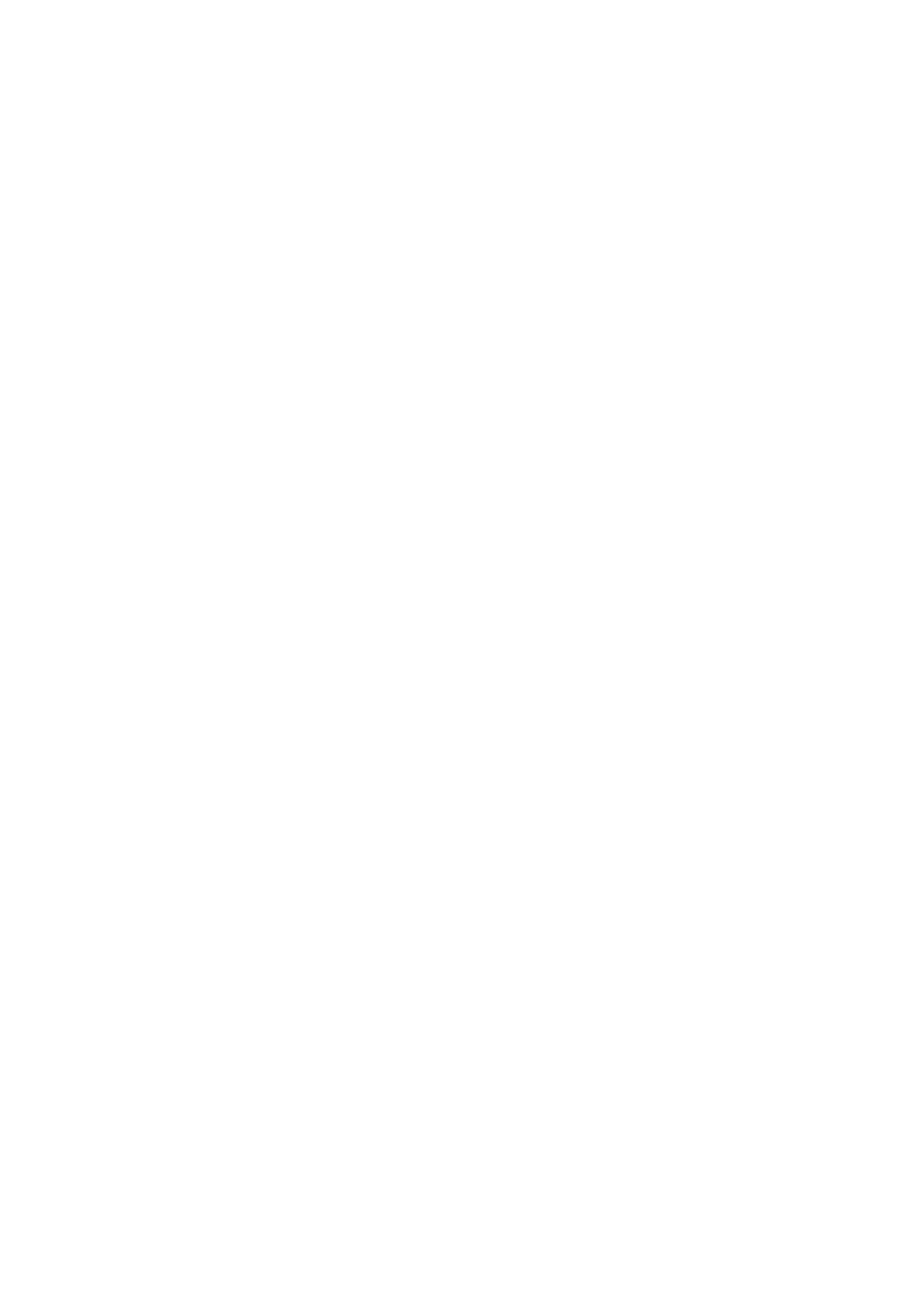# **ANSWER TO THE REPORT OF THE EUROPEAN COMMITTEE FOR PREVENTION OF TORTURE AND INHUMAN OR DEGRADING TREATMENTS CONCERNING THE VISIT TO SPAIN OF A DELEGATION OF THIS COMMITTEE ON 17 AND 18 JANUARY 1997.**

CIRCUMSTANCES OF THE TRANSFERRAL OF MR. JESÚS ARCAUZ ARANA TO SPAIN AND OF HIS STAY IN THE SPANISH CIVIL GUARD (GUARDIA CIVIL ESPAÑOLA)PREMISES

A. Firstly, it is necessary to underline that respect for human rights is one of the priorities of the Spanish Authorities. Hence, the goal of their undertakings is not only to prevent as much a possible the risk of ill-treatments, but also to end for evermore with the slightest hint of suspicion towards the Law Enforcement Forces and Agencies.

 The Committee has always been aware and recognises too the difficulties in the fight against terrorism for societies. The reality of the difficulties does not prevent law enforcement for all the cases, but it should neither alter presumption of innocence of the officers concerned, nor can blame the Law Enforcement and Forces and Agenciesfighting terrorism for law infringements in a general way. However, if a police officer exceeds his/her authority -such behaviours are always highlighted by the media, usually due to its rare occurrence- officers with such a behaviour are not only committed for trial, but they incur also in a exhaustive enquiry on the side of the Public Administration Authorities that use all its lawful resources for finding out the responsible persons. The way of acting on the side of the Public Administration is highlighted in the 1997 Annual Report of the Spanish Ombudsman sent to the Spanish Parliament.

 For the case that has originated the visit of your Committee's Delegation, the arrest and transferral of Mr. Jesús Arcauz Arana to the premises of the Directorate General of the Spanish Civil Guard until his was brought before the competent Judicial Authority after his imprisonment in France for seven years, the respect for the enforced legal regulations was scrupulous in every moment, as it was underlined by the Judge in charge of the Number 5 Magistrates' Central Court by his Resolution dated 14 February 1997, and even his care was extreme due to that seemingly, this person was in hunger strike.

 It should be remembered that his stay as person under custody in the premises of the Civil Guard Directorate General was not extended until the five days that is the maximum term allowed by the Spanish legislation, but that his stay lasted two and a half days provided that the competent judicial authority ordered his court appearance.

 As soon as Mr. Jesús Arcauz Arana was handed over in the border he underwent a medical examination in order to check that his transferral had not affected his health state. One of the more comfortable vehicles existing in the Directorate General of the Civil Guard was chosen Once in Figueras, he was examined by the forensic doctor.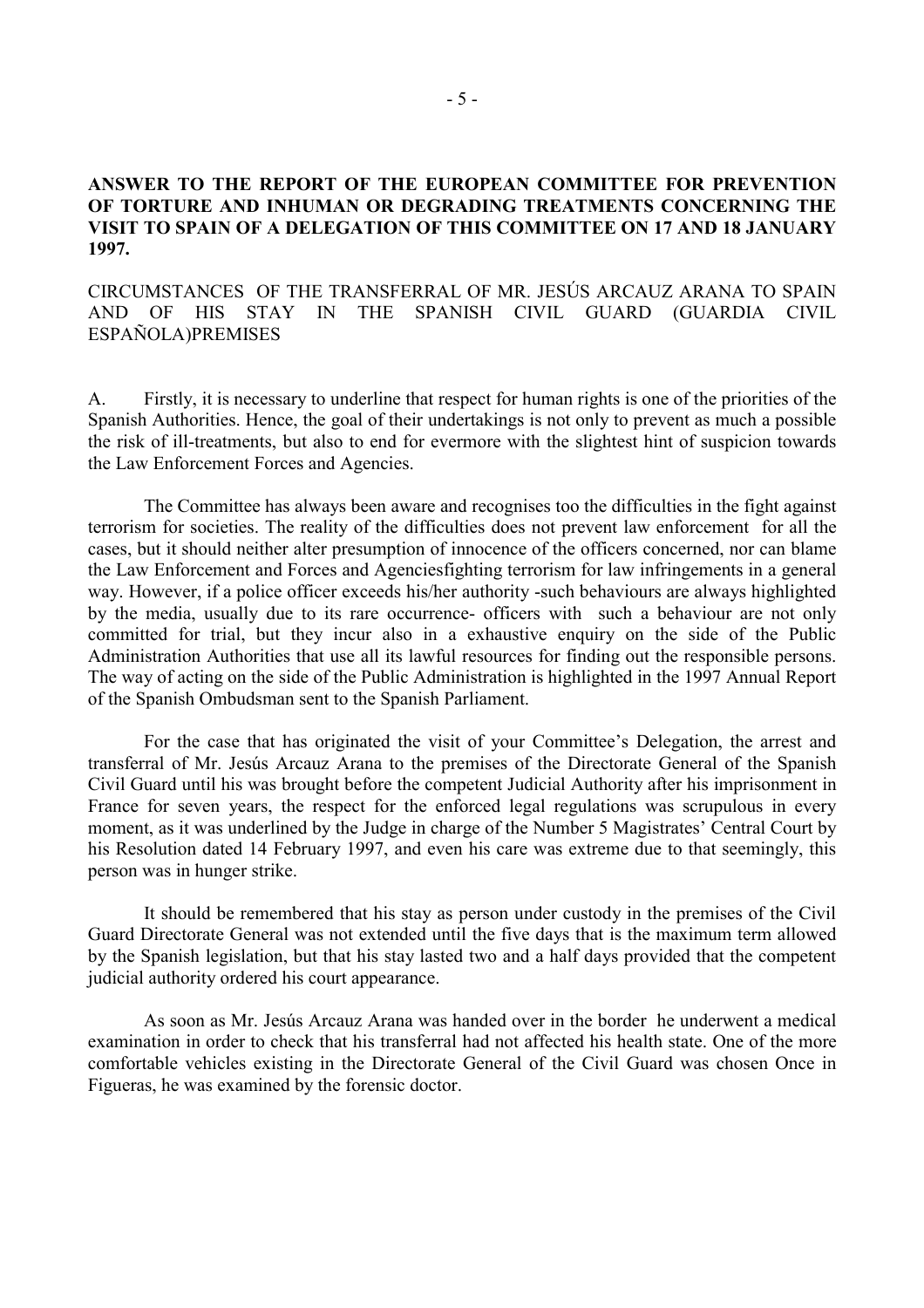When he arrived to Madrid, Mr. Arcauz was examined by the forensic doctor up to seven times. He was also examined in the Jiménez Díaz Foundation (The Concepción Hospital), and he underwent different medical tests. The Number 5 Central Magistrates Court Judge authorised a doctor designated by his family who accompanied by other three forensic doctors to make another medical examination to Mr. Arcauz. None of these four doctors founnd out ill-treatment physical marks on his body.

B. Please find below, in a detailed way the Civil Guard performance during the transferral and subsequent stay of Mr. Arcauz Arana in the premises of the Spanish Civil Guard Directorate General.

January, 14th 1997

1,20 Hrs.- Deportation of the arrested person at La Junquera. Then, he was cautioned and informed that he will be held incommunicado. Medical examination of the detainee by the Doctor of the Civil Guard., IV Zone Departure by escorted motorcade to the Figueras (Gerona) Spanish Civil Guard Barracks.

 1,50 Hrs.- Arrested person's arrival to the Figueras (Gerona) Barracks. Medical examination by the Forensic Doctor of the Figueras Duty Magistrates' Court.

 2,50 Hrs- Departure by escorted motorcade to the Civil Guard Directorate General (Madrid). This travel was made by van occupied by a driver, a co-driver and two Civil Guard Officers who travelled sat at both sides of the arrested person.

 7,00 Hrs.-Stop at the petrol station Casablanca-Aragon Nr 38459, placed in the Km 12 of the High-way Madrid-Barcelona, close to the village named La Puebla de Alfidén (Saragossa).

10,00 Hrs.- Arrival to the premises of the Civil Guard Directorate General.

 11,20 Hrs.- Medical examination made by the Forensic doctor posted to the Nr.5 Central Magistrates' Court, of the Audiencia Nacional.

18,10 Hrs.- Medical examination by the Forensic doctor.

January 15th 1997.

10,20 Hrs.- Medical examination by the forensic doctor

 12,10 Hrs.- It is received a fax message from the Nr 5 Central Magistrates' Court, in the Civil Guard Directorate General by which it is ordered that the above mentioned arrested person be made an electrocardiogram.

 12,15 Hrs. - Some dealings are made with the Medical Service of the Civil Guard Directorate General.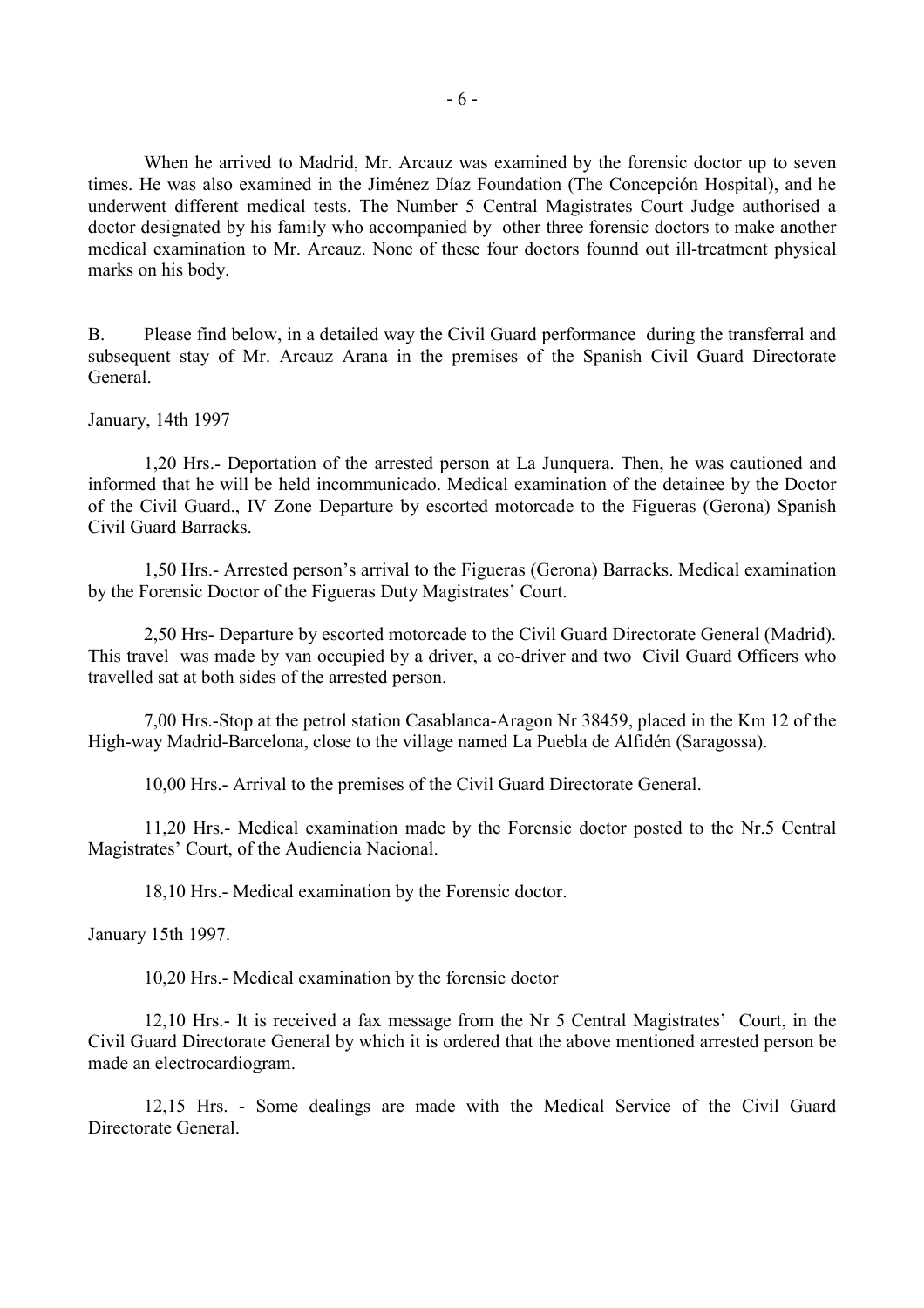13,10 Hrs.- The electrocardiogram demanded is made by the Medical Service of the Civil Guard Directorate General.

 15,20 Hrs.- Arrival of the Forensic doctor, bringing an order of the Nr. 5 Central Magistrates' Court where it is ordered the transferral of the arrested person to the Jiménez Díaz Foundation for making him an exhaustive medical examination. Immediately, it took place the transportation of the person under custody accompanied at every moment by the Forensic doctor of the Nr 5 Central Magistrates Court to that above mentioned Hospital.

18,10.- Detainee's return to the Civil Guard Directorate General.

23,40 Hrs.- Medical Examination by the forensic doctor.

January 16th 1997.

11,50 Hrs.- Forensic doctor Examination.

 12,10 Hr.- Exit out of the cell and beginning of his statement in the presence of an officially appointed lawyer.

16,30 Hrs.- End of the arrested person statement.

17,10 Hrs.- Departure of the arrested person for the Nr.5 Central Magistrates' Court.

 17,30 Hrs. Handing over of Mr. Jesús Arcauz Arana and of the proceedings to the above mentioned Court.

C. Concerning the different statements of the above mentioned arrested person that appear in the report of your Committee, the following points have to be underlined.:

 1. Concerning Mr. Arcauz clothes, in the point 12 of that report that it is mentioned "he was kept naked except when a forensic doctor entered to perform a medical examination and when he was driven to the Hospital". However, as it is stated in point Nr. 34 of the same report, he said to Dr. Idoyaga (the one appointed by his family) that "he was not kept naked, and that he always was dressed and wearing shoes"-

 That discrepancy between the both statements can not be attributed to the fact that he was dressed and wearing shoes during the former 48 hours, providing that from 15,30 Hrs on 15th January 1997 -when he was driven to the Hospital- and to the 20,05 hours on 16th of the same moth when he was examined by the doctor appointed by his family, there had not gone by 48 hours, but 28 hours and 30 minutes.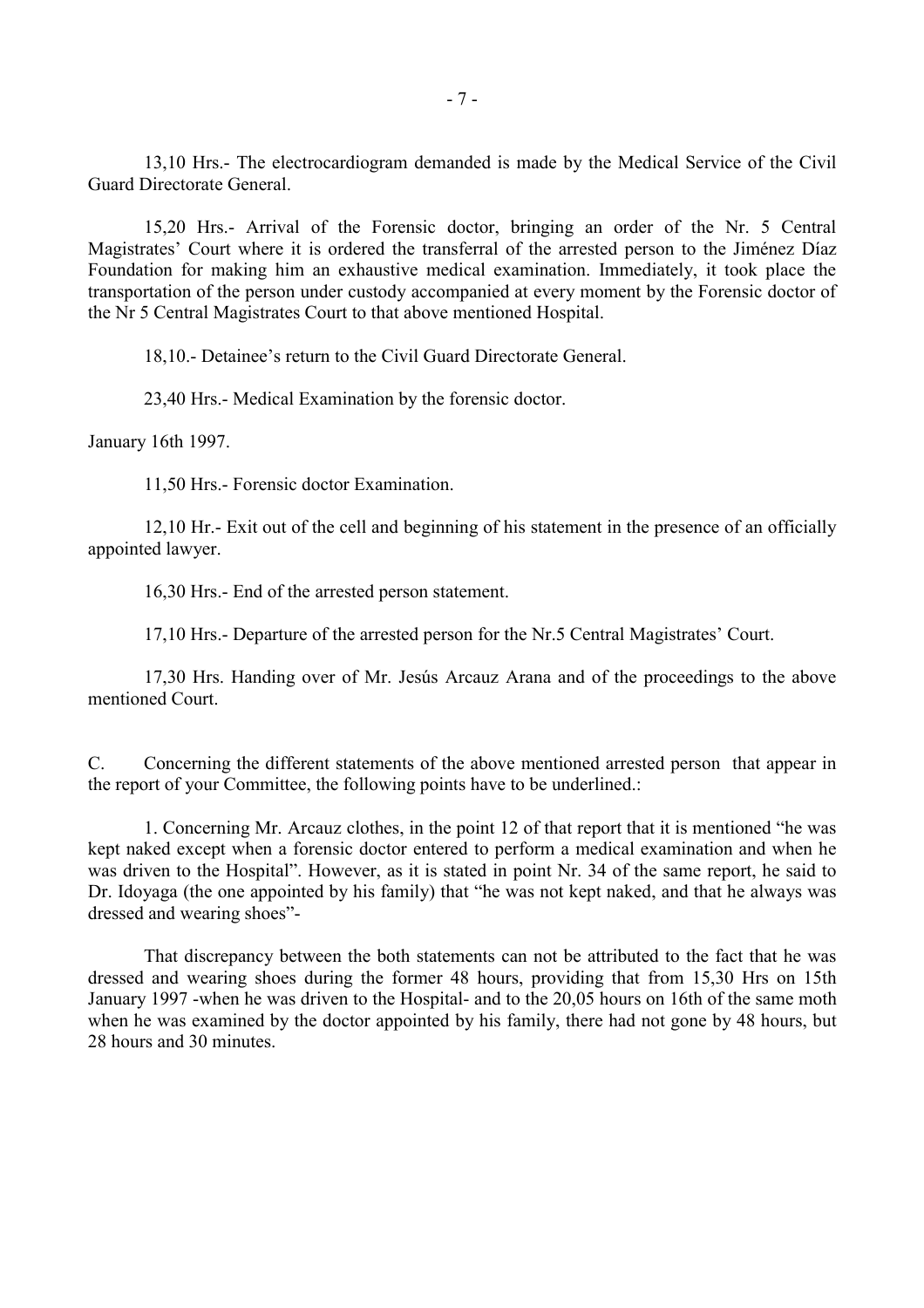2. About the blindfolding, there is no coincidence between the statement in the point 11 and the one in point 12 "I was blinfolded" and "when he arrived to Madrid he was still wearing a blindfold", with his statement to Dr. Idoyaga, in point 34 "after his arrival to Madrid, he was told that as soon as he arrived to Madrid he would be blindfolded" and that "once I got my eyes blindfolded they led me to a room...".

 3. Concerning the claps on his ears, in point 11 of the report, Mr. Arcauz said to the Delegation "Then the questioning started and it went by with slaps on my ears and loud claps near my ears".

 However, when questioned by Dr. Idoyaga about if he had been slapped on his ears, Mr. Arcauz answered "that no, but that he had heard claps near his ears"". Further on, as it stated on point 37 of the report, when the Delegation questioned him about the problem of the beeps in his ears, Mr. Arcauz asserted that "it was an old problem, but that now he can notice them even more due to the silence of the cell, and perhaps due to the loud claps that have been clapped close to his ears".

4. In the point 15 of the report appears that Mr. Arcauz declared that "an interrogation team torture him by the so called "bag torture" six or seven times in an exchange of the interrogation". However, he told Dr. Idoyaga that "before the first questioning he suffered "the bag torture" under ten minutes".

At the same time he has estated that "as he was subjected to the "bag torture", he was kicked in his testicles", but Mr. Arcauz do not make any reference to this circumstance when in point 15 of the report he goes into details about the "bag torture"-

5. On point 18 of the report Mr. Arcauz, says that "he was allowed to sleep once during his arrest period at the Civil Guard Directorate General", which it is not coincidental with his statement to Dr. Idoyaga when he told him after being questioned by this doctor about if he had been allowed to sleep that "he was conscious that he had slept twice; that in one of these times he was told that he had slept five hours; and two hour the other time, but that in both occasion he had got the impression that he felt rested".

6. During his medical examination in the Audiencia Nacional on 16 January 1997, at 20,05 hrs by three Forensic doctors and Dr. Idoyaga, when he told about he abandonment of the thirststrike he told that "he made it willingly and that the water he was given was from a sealing bottle" but however during the meeting that he had with the members of your Delegation, he told them that the water he was given was running water"

7. In point 11 of the report it appears that "he was hit with an object that he could not see, that it seemingly was of glove type...., possible it was squared and with something as earth inside it" However, once again he told to Dr. Idoyaga that he received some slaps and some blows, mainly in his head and in all his body, but that he was not kicked or punched".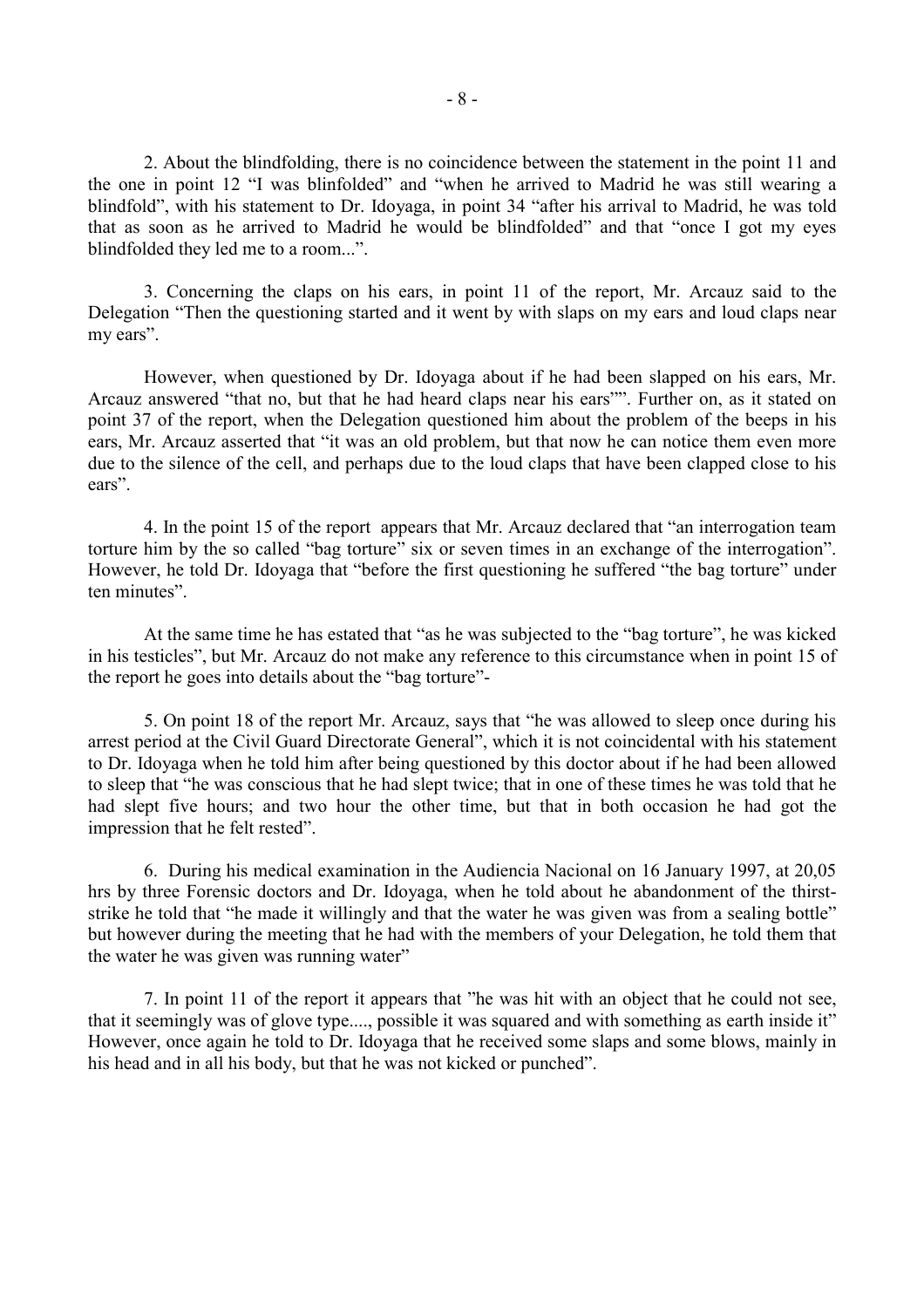D. Having regard to the above mentioned statements the following considerations should be taken into account:

1. The tranferral of Mr Arcauz from Figueras (Gerona) to the Civil Guard Directorate General, in Madrid did not take place in the way stated in point 11 of the report" a driver and a passenger in the front seat, and he in the back seat between to civil guard officials and, another Civil Guard sat just in front of him"; but it took place as above mentioned, with the following persons: driver, co-driver and two civil guards officials each one sat at both sides of the detainee, and it did not exist the rear passenger seat, as this space was used as luggage compartment for both the officials and Mr Arcauz himself luggage.

 In order to verify that facts your Delegation could have the refuelling employee's statement who was working at the petrol station Casablanca-Aragon, Nr 38459, at Km 12 of the highway N-II, Madrid-Barcelona, close to the village named Puebla de Alfidén (Saragossa), where around 7,00 hours they stopped for refuelling the vehicle used for making the tranferral of Mr. Arcauz to Madrid, where the employee using the pretzel pump must have seen the interior of the vehicle.

 2. Concerning the assertion of Mr. Arcauz, about that "he was still blindfolded when he arrived to Madrid and that he got the impression because of the activity that there were present a lot of Civil Guards officials", it should be pointed out that all the members of the Spanish Civil Guard are conscious that the transferral of a blindfolded detainee can be considered a crime (Sentence issued on 21st March 1998, by the San Sebastian Provincial Court).

 3. About the threats "of his wife being molested" and those about "his children being killed, mutilated or disembowelled", they are by themselves completely absurd, provided that his wife and children whereabouts were and still are unknown.

 4. In the point 12 of the report it is recorded that "they resorted to force to get him undress." It seems rare that after being stripped, his clothes did no show any kind of tear or violence marks. It is no be noticed that the clothes he was wearing when he was examined by the Forensic doctor on 14th January at 11,20 hours, were the same clothes that was wearing when he left Figueras.

 5. When he explained how he underwent ill-treatments suffering "the bag torture", he told that the same was performed by a Civil Guard official who was standing and who hold his legs with the official's arms and no with the official's hands, and that in a similar way a second Civil Guard Official was holding him tightening the official arms around his chest". After that account, it is difficult to imagine the detainee self defending with all his strength and not becoming during the subsequent struggle whit bruises or physical marks on his skin, more over when he declared that he was completely naked.

6. Following Mr. Arcauz "the presumed ill-treatment were inflicted in a room of about 3 X 3 metres with a table and two chairs"- It is strange -that in such a small place; where there is the possibility that during a foreseeable struggle when "he were tortured by the bag method", the detainee becomes himself knocked against one of the walls or against one of the object standing around- he could underwent the above mentioned ill-treatments.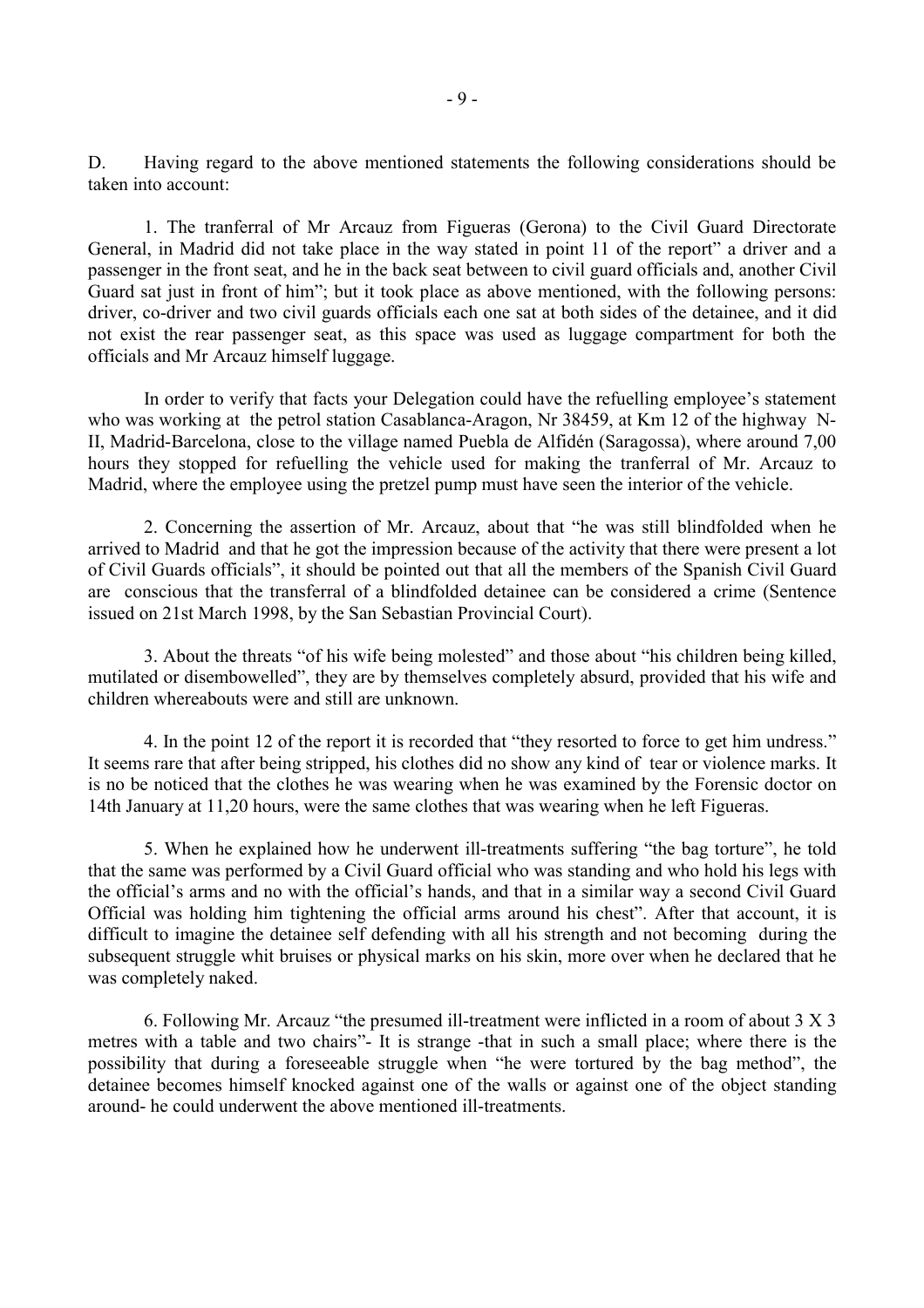The above mentioned room that is not soundproof, that has a mirror that allows watching from outside what is happening inside it, also has a side that gives onto one of the inner streets of Directorate General, and the other side opens to one room that is used as dressing room, and a third wall where there is an elevator, do not make this place as an ideal place to commit an offence.

 7. On the 18th item of the report, Mr. Arcauz says "the bed had a metal base, and it was a bed type military camp. In fact, the bed in question was a solid stone bench covered by a mattress, having no doubt on its composition, even to the touch. According to him, when he came back from hospital, he was not blindfolded, that is why he should have seen his bed´s structure.

## E. Finally, in the light of the aforementioned, the following must be concluded:

 It must be highlighted that on the Committee's own report, item 41, it is indicated that "in a report dated on 14.02.97, the Magistrate in charge for the Magistrate's Court NR. 5 agrees with the Public Prosecutor´s view, pointing out the non-existence of ill treatment to the person of Josu Arcauz Arana and, therefore, coming to the conclusion that "there not exist an offence of illtreatment relating to Josu Arcauz Arana".

 Furthermore, the CPT includes the Magistrate´s decision with regard to: "the international rules and the directions of the European Committee for the Prevention of Torture to avoid any possibility of ill maltreatment or tortures have been scrupulously respected.

 In this line, it is flatly refused, not only by the administrative authority, but also by the judicial authority, any behaviour constitutive of offence or minor offence, since in every moment the action was scrupulously consistent with the observance of the existing legislation in our country (Ley de Enjuiciamiento Criminal y Código Penal, - Code of Criminal Procedure and Penal Code), as well as the relevant judicial control, it must be pointed out the lack of opportunity to commit the offence of tortures taking into account that during the 64 hours that Mr. Arcauz was under the Spanish Civil Guard custody, Mr. Arcauz was examined by a Forensic Doctor in eight occasions which means a medical examination every eight hours approximately. To this custody period, it should be deducted the visit to the Hospital Fundación Jiménez Díaz, and the one carried out by the Medical Services from the Spanish Civil Guard Headquarters, as well as the time spent during the way from Figueras to Madrid.

 Also, it should be emphasised the insubstantiality of the grounds why Mr. Acaurz should be tortured, (to collect data to be exploited by the police) since six months passed from his arrest in France, and, in the light of the great changes undergone within the terrorist organisation, (on march 1992, ETA´s managerial leadership was broken up by the Spanish Civil Guard), the data he could provide were irrelevant.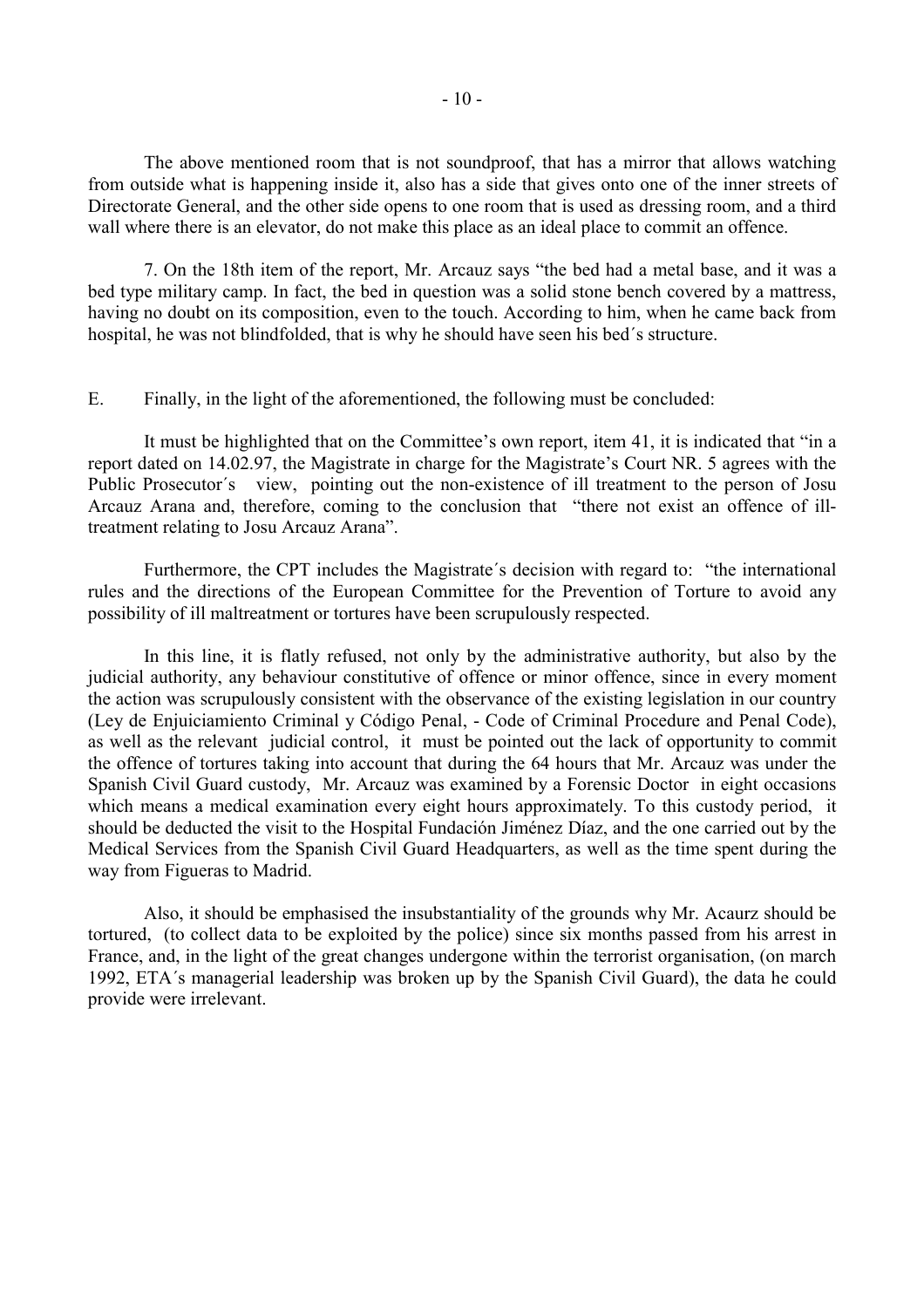SENTENCE 42/1998, PASSED BY THE "SALA DE LO PENAL DE LA AUDIENCIA NACIONAL (PENAL COURT, NATIONAL HIGH COURT), CHARGING MR. JESÚS ARCAUZ ARANA WITH AN OFFENCE OF TERRORISM, UNDER THE TERMS OF THE ARTICLE 174 BIS, PENAL CODE, BEING IN FORCE AT THE MOMENT THE FACTS TOOK PLACE. (December 27, 1990), MOTIVATING THIS CONVICTION.

 Given the importance and the connection to the facts transcribed so far, the Legal Grounds and the Ruling of the said sentence are set out below.

#### "Evidences reliability

 First. As main objection, the defence sets out the nullity of all the proceedings and, consequently, the impossibility of charging Mr. Jesús Arcauz Arana because of his rights were denied, both in the French State and the Spanish one, since he was illegally expelled from that country, based in a tacit agreement between the French and the Spanish authorities, to avoid the extraditional channel, so committing fraud in law. (penal code, art. 6.4).

 This is the defence´s conclusion, who does not have any other support but his own deduction when interpreting the facts, but, -independently of what in the internal law of the French State could result in the appeal's resolution, still pending in the French courts- as it is said, no irregularity is appreciated when arresting the defendant within the Spanish territory in connection with this procedure, since there exists a warrant for his arrest from October, 27 1987. according to summary 42/87, Central Magistrate's Court, as it is known to this court, even when his testimony is not added to the case.

 Second. The defence repeats, without a specific development, but by a formal reference, the questioning of Josu Arcauz´s judicial statement, made in the hearing of the summary 29/92, Central Magistrate´s Court NR. 2, case on which this Court passed the sentence on June, 12 1998, finding guilty the person now considered defendant as well. Sentence that is not final yet since it is pending of resolution the action brought for appeal to the Supreme Court.

 It was put forward that it could not be taken into account as in the moment it was made, Mr. Josu Arzauz was not in good physic nor psychical conditions to freely declare due to the ill treatment inflicted on him, as well as his precarious health after the hunger strike he was keeping before his arrest.

 By means of the evidence examined in the previous trial, and partly heard in the current trial, it is not possible to reach the alleged conclusion, since Josu Arcauz , was provided with an exhaustive medical care, as it is proved by the daily reports supplied by the forensic doctors that looked after him on: 14.1.97 (3.25 h) in the Barrakcs of the Civil Guard en Figueras, (Gerona), (11.20h, 18.00 h) in the Barracks of the Civil Guard in Madrid. On 15-1-97, the forensic doctor suggests a checking in a cardiological institution, taking him to the "Fundación Jiménez Díaz" in Madrid. The medical reports carried out that day, pointed out that he gave up his hunger strike, that he seemed recovered and that he was in a good psychological condition.

 On 16-1-97 he is examined by a doctor at 8.35 Hs., and he made a statement before the Judge from the Magistrate´s Court NR. 5 who previously removes his incommunicado, having legal assistance by a lawyer of choice.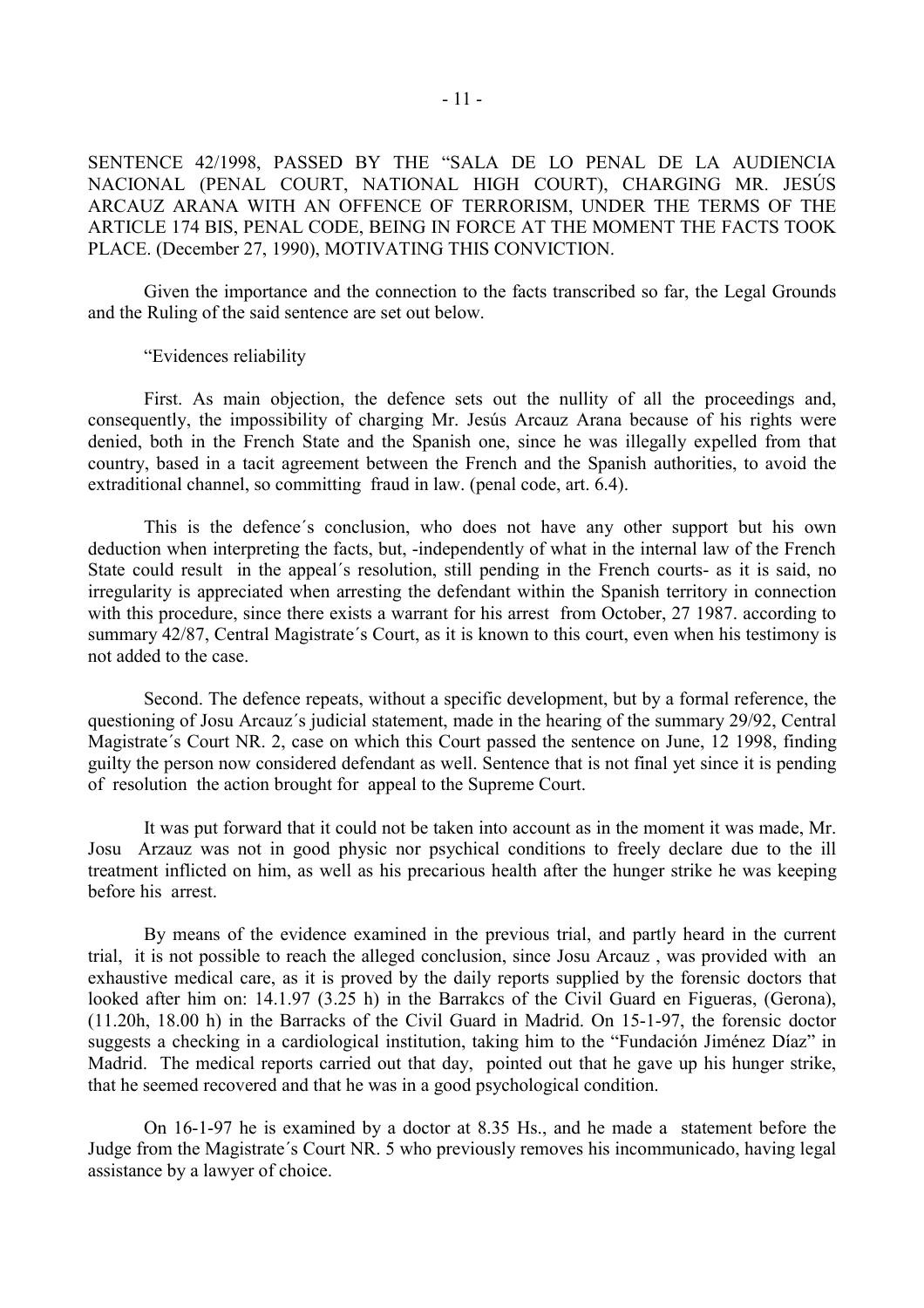The said medical reports were repeated and increased as a result of the alleged ill-treatment and tortures reported, and they were confirmed by the doctors who seconded them, not so by the lawyer of choice appointed in that time by Jose Arcauz´s family, as stated in the proceedings. None of them, neither in the trial nor in the report referred to, appreciated external marks of injuries, and being aware that not all ill-treatment caused to a person leave marks, it is not possible, being objective, to acknowledge the existence of injuries when the maximum means were provided in order to prevent they took place, and the taking of the statement was preceded by a specific report confirming his good psychological condition to carry it out.

 Conclusion that is not distorted by an increase of the enzymes, since the opinion of the experts establishing a slight increase is unanimous, being numerous the motives that could cause it, that is why it cannot be established a causal link with non-proved ill-treatment.

 Third. As regards the reliability of the proof of handwriting made by experts during the hearing, informing on the handwriting in different letters addressed to Jose Arcauz, and in a note book seized on March 18, 1991; documents that they got in photocopies, (in compliance with rogatory commission), included in this process by evidence of those recorded in the Preliminary Proceedings 7/97 from the Central Magistrate's Court NR. 5, there is no doubt on the experts<sup>'</sup> opinion, strongly expressed in the trial, since they checked the samples against fourteen individuals handwriting recorded in their files, being identified three of them, among which, for sure, are the writings belonging to Josu Arcauz, Carmen Guisasola Solozába and Francisco Múgica Garmendia, alias "Paco". Statements not questioned by any other evidence that, prevent from conferring, in the current case, the validity and effectiveness of the proof of handwriting carried out on photocopies when the conclusions established can also be obtained by other evidences, as it will be stated below:

Evidences´ assessment

 Fourth. As regards the action of the Commando Gohierri-Cota and two other persons against the Barracks of the Civil Guard in Deve, it is considered evidence for prosecution all that taken into account in the judgment of conviction dated February 1, 1994, being already final, and that is recorded as a part of the current summary as documentation that the parties do not argue and consider as reproduced.

 Fifth. Josu Arcauz is accused of direct participation in those facts, since he provided the four grenades JOTAKE, used in the attack to the Barracks of the Civil Guard in Deva, being the only responsible person for such material within ETA organisation in 1990.

 The evidence relating to the responsibility of making possible for the commands to get the JOTAKE, was exclusively one of his tasks within the armed organisation. The said evidence was obtained by:

 a. First of all from the correspondence kept with other ETA´s members: Carmen Guisasola and Francisco Múgica Garmendia, consisting of originals and non-questioned translations.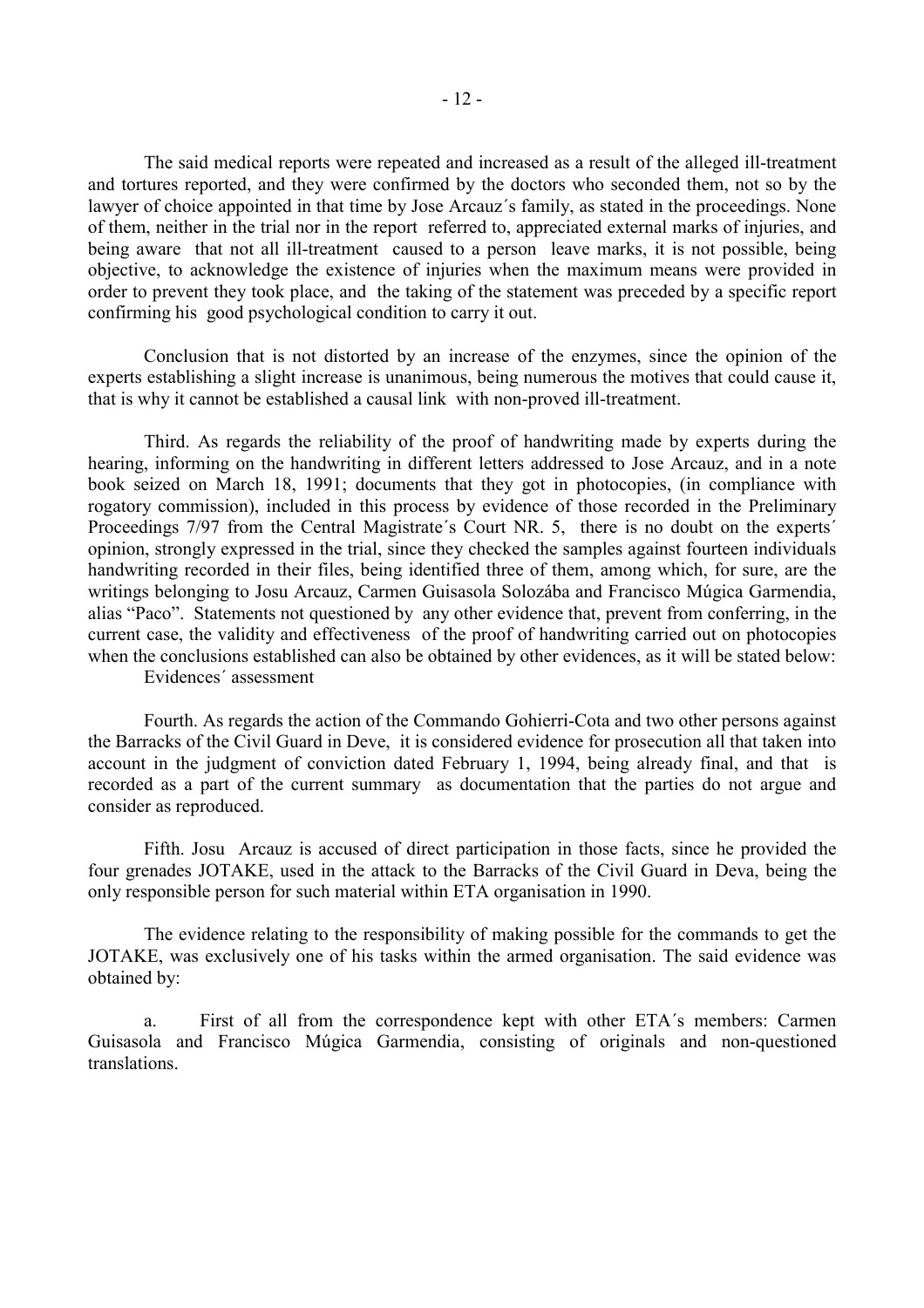Letter from Carmen Guisasola dated 16-11-96 (F1.841-42):

 "There, Josu has the graphic design they have sent to give them the JOTAKE. You must manage with the one responsible for the delivery so as to they receive the whole material. The "mugas" are warned to introduce the other material. Only 7 JOTAKE are left, and these are on your account, are not they?. At least that is what I have been told. I would like to get a detailed graphic design of the JOTAKE, just in case they fell down, since I have been told you are the only one who knows it, and I should request it from you......"

 Letters from "Paco", Francisco Múgica Garmendia dated on 23 and 26-11-90. (F1 845 to 849 and 852).

 "When the next meeting takes place, arrange these two meetings in a paper, with an intermediary, one of them to pick up the material, and the other with the JOTAKE, you must decide the ways to pass JOTAKE, we will pass the components together with the material..... In a paper sent to Carmen I´ve red several things and they are not clear... JOTAKE. We have an arrangement with those keeping them, but you must clarify how much money do we have to send them now, and how much at the end of the year. I tell you that around the middle of February, I will pass you a meeting to take the JOTAKE to a concrete place, he/she will arrange a previous meeting for you at the end of December.

 "What about the meeting of Bizkaia command, likewise the material collection and if, in your part the JOTAKE are sent or not, answer yes or not, in the next meeting, I will arrange an appointment to pick up the JOTAKE. What kind of system do you use to pass the JOTAKE to the command, the telephone and the "zulo" (hiding-place) to leave the material and if with the JOTAKE you do the same or not...."

 b. From the notes appeared in the seized note book the sheets for the days 13-7-90, 20- 7-90, 27-7-90, 18-1-91, 19-1-91, 21-1-91, 26-1-91, 28-1--91, 2-2-91, 9-2-91 (Volume II from the documentary evidences).

 c. From the judicial statement, in which he ratifies details included in the one made in the Civil Guard´s buildings, and rejecting others, he admits having kept the said correspondence in a moment that, a change in the executive committee was going to occur, in which he was going to be removed from the tasks he was responsible for so far. He also admitted that he was the owner of the note book, even when he did not give any complementary explanation to those that can be deduced from the own text of the notes. (Volume IV from separate documentary evidences). F1.1355, 1357, 1407, 1410). He specifically states:

 ".... Carmen Guisasola became to be a member from the executive committee. She was the new responsible for the legal commandos system, arranging to meet her at the pelota court in Bidart. In that meeting, Carmen told him that she was going to manage without him. He kept correspondence with Carmen Guisasola, in which he was informing her on the way the illegal system he only knew worked.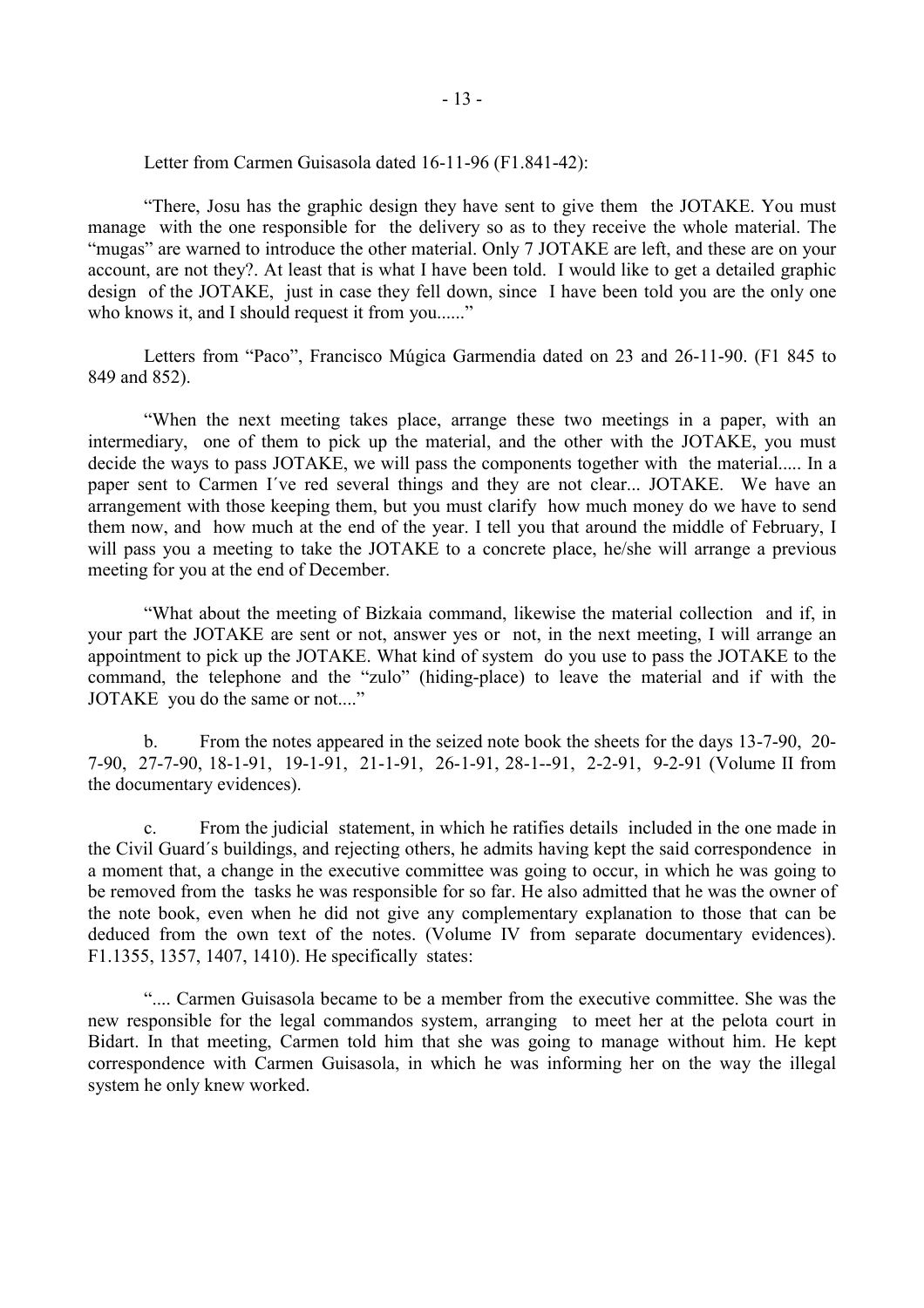The main matters they dealt with were those relating to the persons responsible for the connections of the commandos, and the place where the JOTAKE were stored. Once Carmen was arrested, nobody else becomes to be a part of the executive committee, since Paco (Francisco Múgica Garramendia), takes the charge of the illegal system, and after keeping correspondence with Arcauz for a while, they agreed not to keep on working together, so that Arcauz was no longer responsible for the said system, and Paco, once he is informed by Arcauz on the way all the system worked, he started being in charge of everything related to the connections with the commandos, the storing and delivery of grenades JOTAKE.... it is true the role carried out by Arcauz as coordinator of all movements taking place in the years 1989 y 1990 relating to persons, materials and contacts addressed to the commandos....."

 The said items of proof are complementary and are mutually reinforced to establish that, among other functions, Josu Arcauz was, (at the moment the facts were being prosecuted), in charge of providing the commandos with the JOTAKE, when deciding their use in their actions. When asked by the Judge if he had handed over this material in every cases in which it was used, he denied it, which it does not mean he did not keep the truth, since, strictly speaking, he did not make the immediate and concrete handing over of the JOTAKE, to the members of the commandos, but Josu Arcauz acted, within the clandestine and hierarchical ETA´s running, making sure that such war material was always ready to be gotten by the perpetrators of the direct actions, which was possible through a net of connections that he also run, paid, and controlled.

 That´s why the Court has no doubt that the JOTAKE grenades, used by the members of the commando Gohierri-Costa on December 27, 1990 against the Barracks of the Civil Guard in Deva, were provided by Josu Arcauz, who, by that time, distributed them according to the periodicity indicated in his note book, in accordance with the tasks he was responsible for within the organisation.

#### Specification of charges

 Sixth. The stated proved facts constitute an offence of terrorism according to Art. 174 bis b of the Code of Criminal Procedure in force in the moment the facts took place, since Josu Arcauz, being a full member of the armed organisation, as markedly ETA is, handed over to other persons the grenades used in the launchin against the Barracks of the Civil Guard in Deva, with the aim of causing any material or bodily harm that could take place.

 The same action is typified in the Code of Criminal Procedure passed by Organic Law 10/95. When enunciating the rules, it does not exist an exact correspondence, since the new Code of Criminal Procedure establishes different punishments according to the concrete results, which is not possible to establish in the current case, since, fortunately, there were no victims or damages, although it is evident the eventual means rean in case victims o damages have occurred, given the dangerousness and severity of the war means employed if the artefact had exploded within the Barracks. But even if we think about the slightest criminal possibility as is if a fire could have taken place, according to art. 571, in connection with art. 351, in a degree of attempt to commit a crime, the punishment corresponding to the crime, would exceed the one reserved to the same crime, according to the Penal Code of Procedure in force when the acts took place.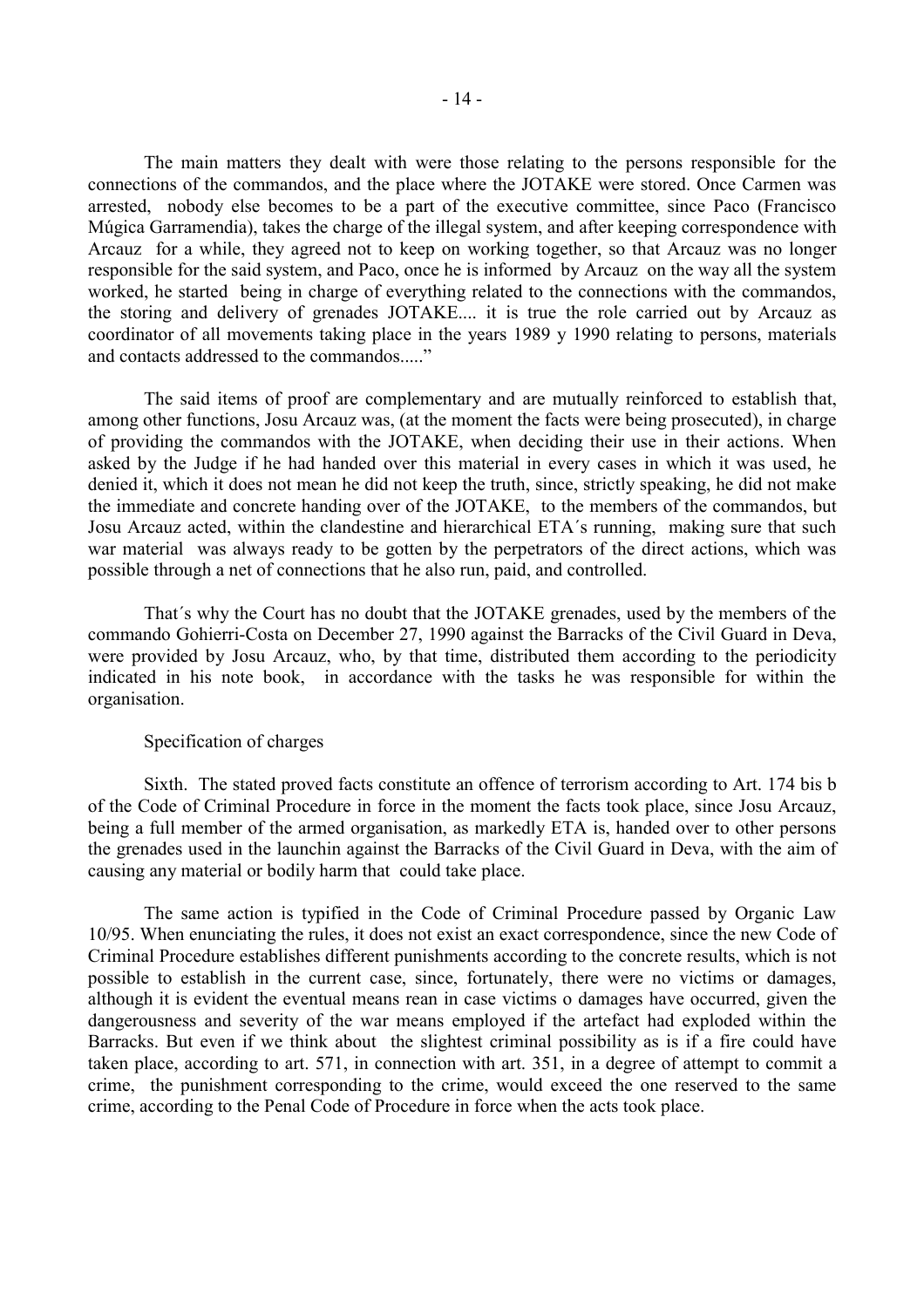Seventh. Relating to the said crime, the defendant responds in concept of perpetrator as necessary collaborator, since Josu Arcauz provided the essential grenades JOTAKE so that the results of death and destruction involving the dramatic action could take place, which, if it did not happen it was because of a mistake in the calculation and the place where the shuttles were placed, not for the potential dangerous that such weapons meant.

 And although Josu Arcauz was not informed on the way the action was planned, he was aware of the destructive power of that weapon, procuring a powerful mean to cause very serious damages against persons and properties, and that he was the only person within the organisation that could provide the direct perpetrators with such weapons, with which line of action he had to necessarily agree.

Eighth. There not exist circumstances that modify the responsibility.

 Ninth. With regard to the sentence to be passed, it is appropriate to impose the severest/heaviest prison sentence (prisión mayor en su grado máximo), because the qualitative circumstance under the last paragraph of the Article 174 bis b) of the Penal Code cannot be appreciated in the accused person as he did not organise the facts nor directed its carrying out.

 From out the penalties attaching to the main penalty, the suspension of the right to vote is not to be imposed because it has disappeared from the new Penal Code.

 Tenth. Every person having criminal liability for a crime or offence is obliged to pay the court costs in pursuance of the Article 109 of the Penal Code and the Code of Criminal Procedure, Title XI.

#### **VERDICT**

 Under the 1973 Penal Code in force when the facts occurred, we must declare Jesús Arcauz Arana guilty of a crime of TERRORISM as perpetrator for necessary collaboration without extenuating circumstances, and sentence him to ELEVEN YEARS IN PRISON with a penalty attaching to the main penalty of disqualification from public service during his term of imprisonment; and also to pay his own court costs and his share of those incurred together with the other five people already convicted..."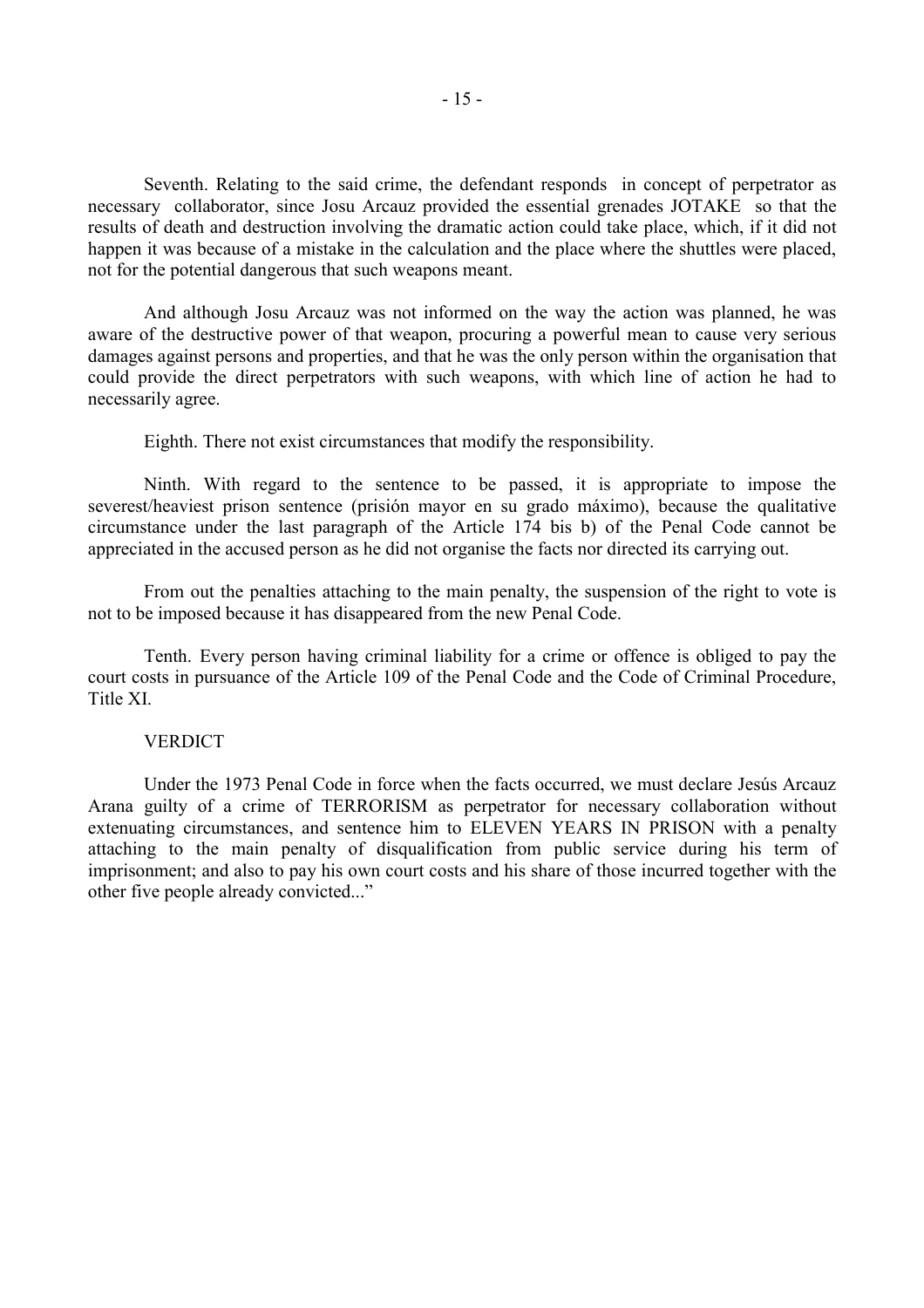# PRESENT SITUATION (NOVEMBER 1999) OF RECOMMENDATIONS MADE BY THAT COMMITTEE AFTER THE VISIT MADE ON JANUARY 17TH AND 18TH

A. Recommendation made in paragraph nr. 51 of the report.

 As it has been previously pointed out, the respect for Human Rights is one of the prime concerns of the Spanish State. This sensitivity of the Spanish authorities to the respect for Human Rights is reflected in the efforts in regulations made in recent years.

 Among the changes that have been made, the following ones can be emphasised due to their significance:

1. The Spanish Penal Code (Código Penal) in force, adopted by the Organic Law 10/1995, November 23rd, in its Title VII of Book II, under the title "About tortures and other offences against moral integrity" sets out the crime of torture with a wording similar to that set out in the International Convention against Torture, and the penalties to be imposed have been substantial and significantly increased.

 Out from the five provisions which compose the new regulation -which will be transcribed below- only the Article 147 has a clear precedent in the Article 204 bis of the previous Penal Code text. But the significance of this legislative change goes beyond the inclusion of a series of new legal provisions. This reform is justified on the need of increasing the protection of fundamental rights, and quite specially, the right to moral integrity.

 The fact of maintaining the regulation on the crime of torture, and even to increase its scope to cover any attack to moral integrity, evidences a clear will to eradicate such abhorrent actions.

Thus, the new provisions regulating the crime of torture have been worded as follows:

"Article 173:

 Whosoever inflicts a degrading treatment on other person so damaging his/her moral integrity, shall be liable to be punished by more than six months and less than two years of imprisonment.

Article 174:

 1. Torture is committed by any authority or public official who -abusing the power of his/her position/office, and in order to obtain a confession or any information from any person, or in order to punish a person for any action which he/she has committed or is suspected of having committed- would subject him/her to conditions or procedures which due to their own nature, duration or other circumstances would cause him/her physical or mental suffering, suppression or decrease of his/her knowledge, judgement or decision abilities, or would attack his/her moral integrity in any other way. A person guilty of torture will be punished by more than six months and less than two years of imprisonment if the attack would be serious, and more than one year and less than three years if it is not serious. Besides to the mentioned penalties, a penalty of absolute disqualification from public service for more than eight years and less than twelve years will be imposed in all cases.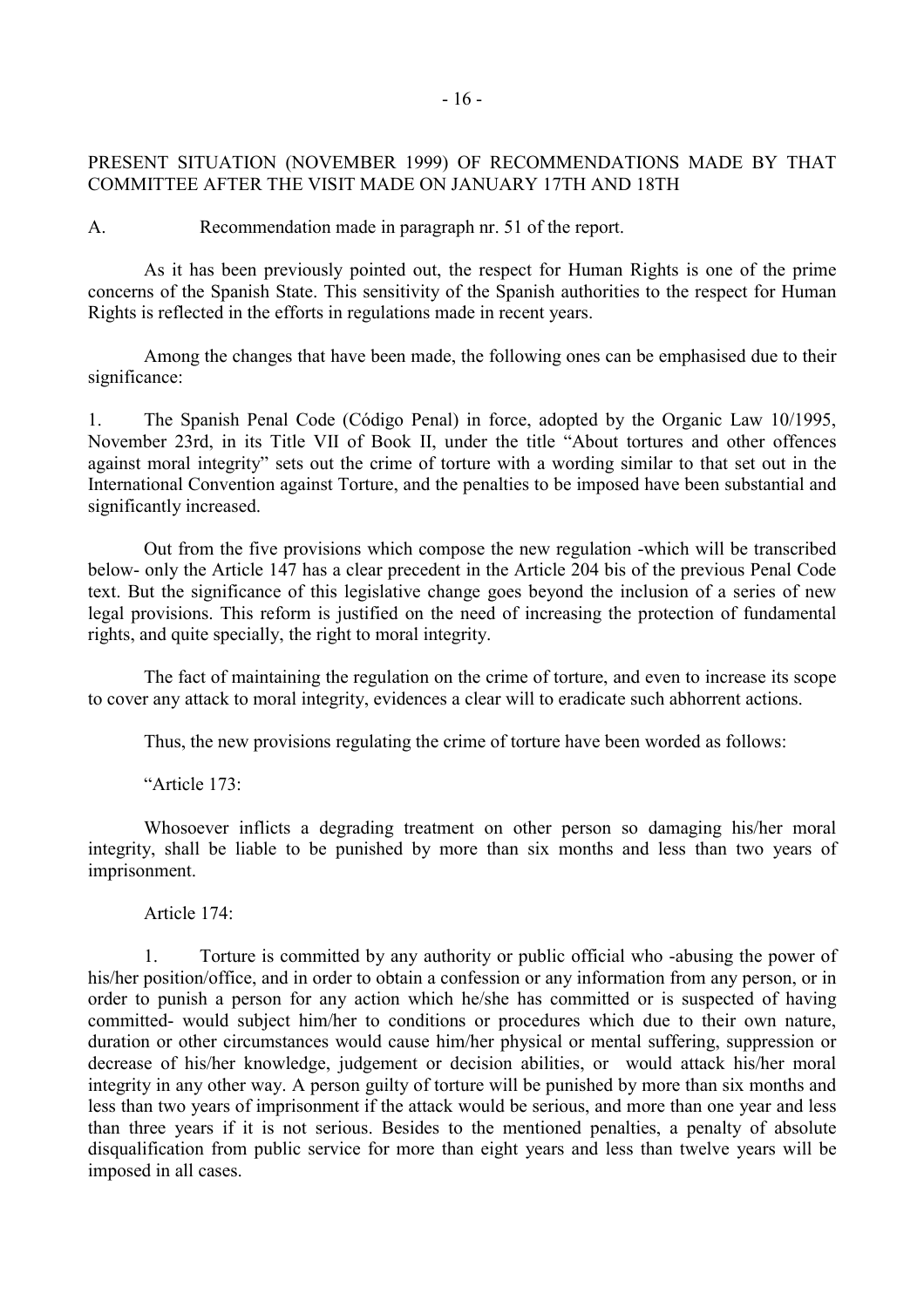2. Any authority or public official of prisons or detention centres for minors, who would commit the actions under the previous Article with regard to arrestees, detainees, prison inmates or prisoners, will be liable to the same penalties.

Article 175:

 Any authority or public official who -abusing of his/her position/office and in cases other than those under the previous Article- would attack the moral integrity of a person will be punished by more than two and less than four years of imprisonment if the attack would be serious, and more than six months and less than two years if it is not. Besides to the mentioned penalties, a penalty of absolute disqualification from public service or office for more than two years and less than four years will be imposed in all cases.

Article 176:

 The respective penalties as provided for in the previous Articles will be imposed on any authority or public official who -failing to perform the duties of his/her position/office- will let another person to commit the crimes set out therein.

Article 177:

 In case that the offences under the previous Articles besides attacking moral integrity would cause injure or would endanger the life, physical safety, health, sexual freedom or property of the victim or a third person, those facts will be separately punished by the corresponding penalty for the crimes or offences committed, except when they were already specially punished by the law."

 A comparative study of the Article 204 bis of the former Penal Code and the Article 174 of the new Penal Code lets us to observe:

- exclusivity of the term torture as being applied to "the authority or public official".

extension of the scope of offence, not only to the aim of obtaining a confession or information, but also to the punishment.

further accuracy in the description of the offence, including both "crude" torture and "scientific" psychological practices.

rectification in disqualification from public service, which stops being "special" to become "absolute" (Special disqualification allowed the torturer to go on being a public official serving in another government department different to that where he/she was serving when the offence was committed. Absolute disqualification prevents him/her from performing any public office or position).

independence between the term of imprisonment of the sentence and the period of disqualification from public service.

 Disqualification, besides becoming absolute, will last for more than eight and less than twelve years.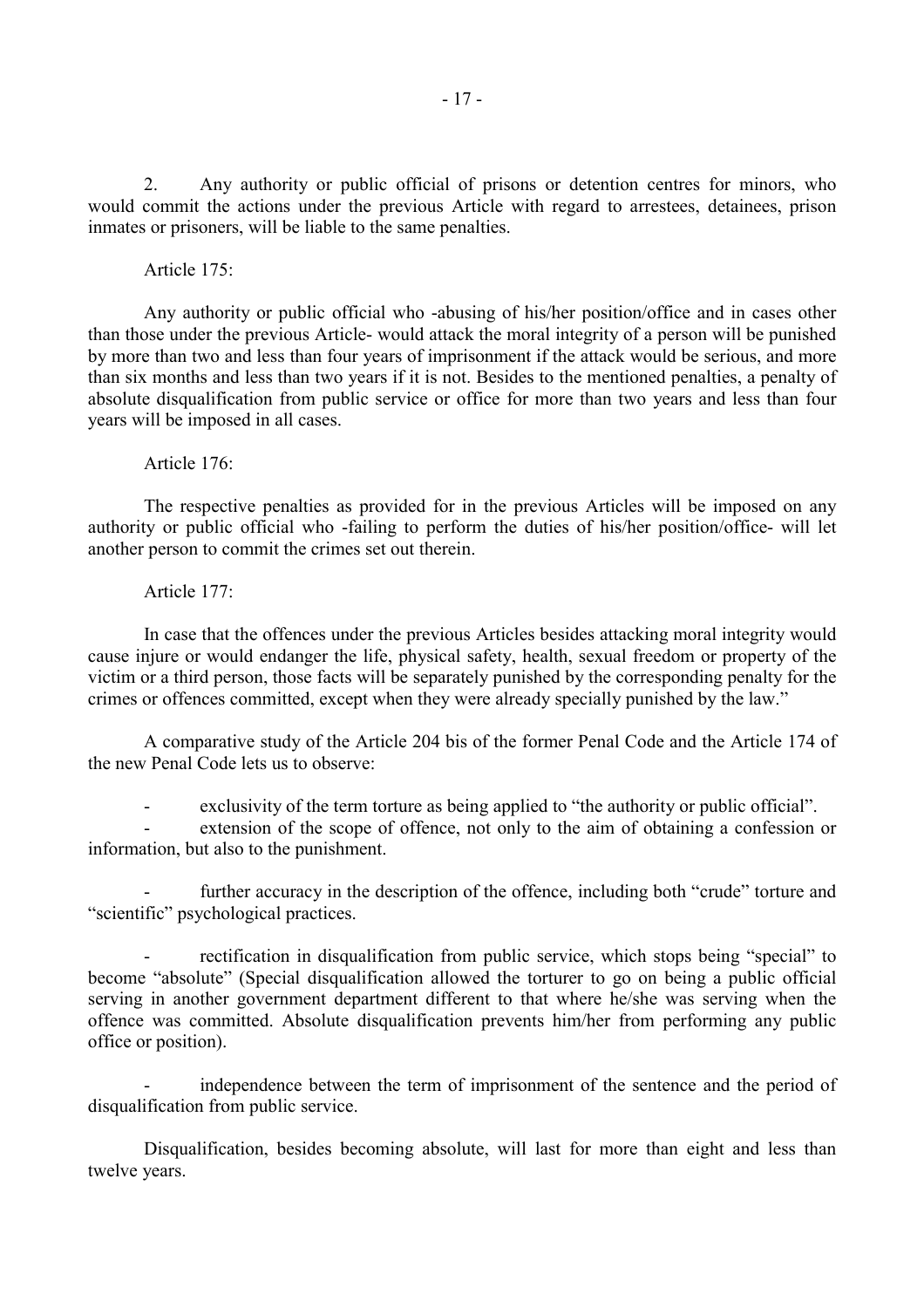increase in sentences for torture. From a sentence of "arresto mayor" (imprisonment for more than one month and a day and less than six months) it changes to a sentence of "prisión" (imprisonment) for more than two years and less than six years if the attack were serious, and imprisonment for more than one year and less than three years if the attack were not serious.

 Therefore, torture has at present a right definition and its punishment is the appropriate for serious offences (Article 33 of the Penal Code in force, at the classification of penalties heavy/severe, less severe and light- includes "imprisonment for more than two years" as a heavy or severe penalty).

 From the stated heretofore, it is possible to emphasise that -without forgetting or neglecting the educational work for preventing this offence- the importance of severe and heavy penalties is substantial. And it is unquestionable the higher efficiency of the new Penal Code on the torture prevention.

2. The Directive of the Secretary of State for Security (Secretario de Estado de Seguridad), dated December 20th 1996 governing the practice of stripping naked arrested persons in order to verify if they are carrying any dangerous item or incriminating evidence concealed in their clothes or bodies folds.

 The practice of stripping naked arrested persons -during the police body searches- in order to verify if they are carrying any dangerous item or incriminating evidence concealed in their clothes or bodies folds, will have to fulfil the following conditions and requirements:

 "First. The practice of stripping naked arrested persons during the police body searches will have to be decided by the police officer in charge of the police custody, and under his/her responsibility.

 Second. The decision on the extent of the body search and, in its case, on to strip naked the arrested person, could be only justified on the grounds of protection of the own arrestee's safety, as well as the safety of the police officers and other people who were next to them, or with the aim of recovering the items, instruments or evidence which the arrestee may reasonably be carrying and which could serve as a basis for determining his/her guilt.

 Third. The decision to proceed to strip naked arrested persons will have to be briefly but sufficiently substantiated by the officer in charge, on the grounds of any or several of the reasons stated in the previous paragraph.

 The procedure of body search by means of stripping naked the arrested person in order to verify if he/she is carrying any item or instrument concealed in his/her clothes or body folds, could be only followed when -according to the arrest circumstances, the nature of the alleged offence, the arrestee attitude, or any other circumstances duly assessed by the police officer in charge of authorising this procedure- the adoption of this procedure may be decided.

 Fourth. This body search must be carried out in a room near or next to the cells, and it will be carried out by the custody officers in charge of the arrested person, and -if possible- the officers who made the arrest would also participate in it, always respecting the intervention of policemen or policewomen, according to the sex of the arrested person.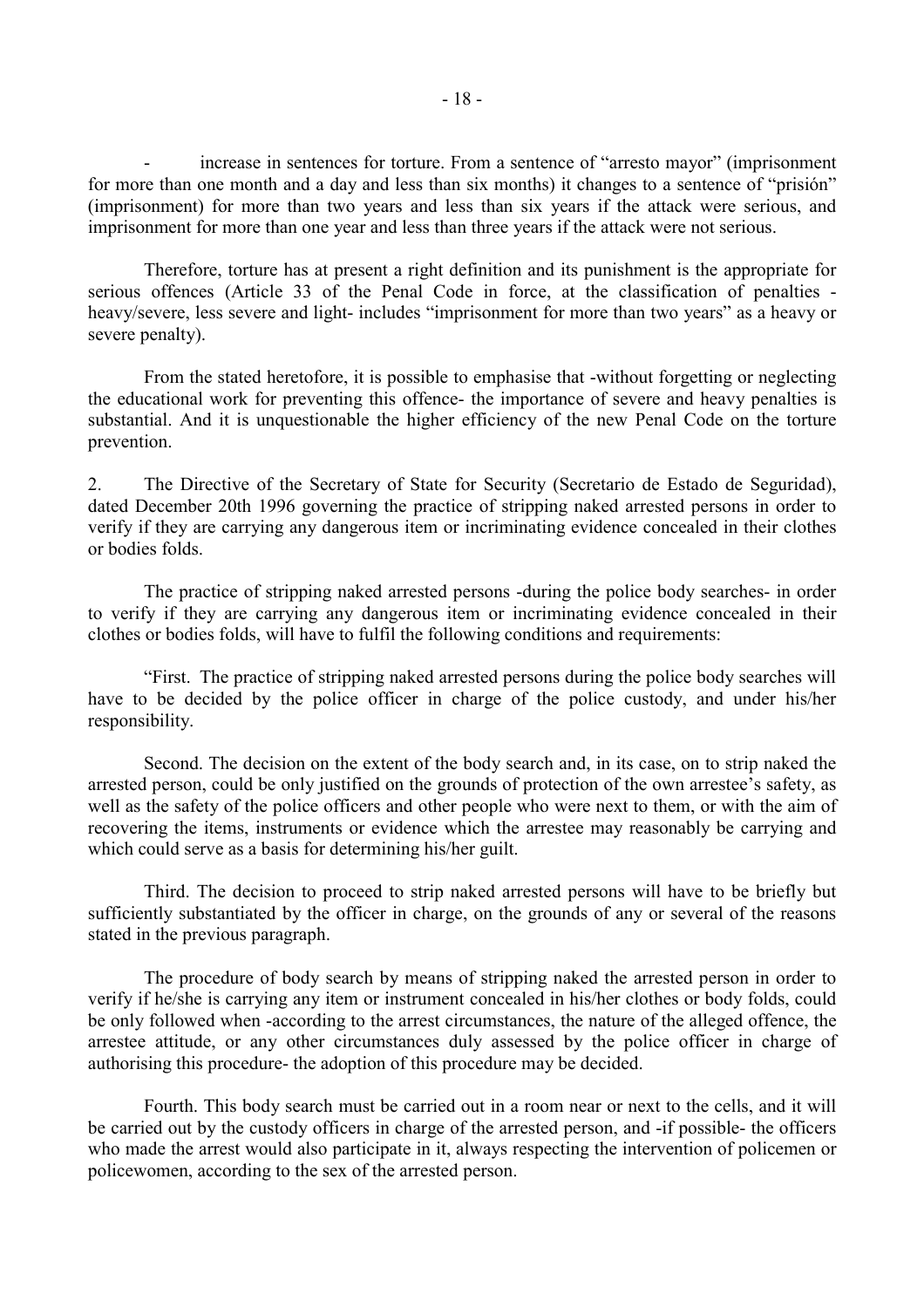Fifth. The practice of stripping naked arrestees in order to verify if they are carrying any dangerous item or instruments concealed in their clothes or body folds, must be recorded in the relevant Arrestees Register-Book".

3.- The Directive of the Secretary of State for Security (Secretario de Estado de Seguridad), dated May 12th 1997 on the drawing up of police enquiry/proceedings is also transcribed due to its importance:

 "First. Reports contained in the police proceedings will try to record all the objective facts which would clearly show reality without assessments or legal qualifications; therefore, all kind of subjective criteria and matters irrelevant to the criminal procedure will be avoided.

 Second. Steps making up the police proceedings, such as reports on the actions carried out, must be chronologically ordered, stating previously their contents and indicating their results.

 Third. It must be stated in the police proceedings the necessary details that will let to identify the police officers who have carried out every concrete activity, that is to say, those who have directly participated in each of the steps making up the police proceedings: investigations, surveillances, wiretappings, searches, arrests, questionings, etc.

 When the action taken were a localisation or seizure of items during inspections, searches of premises, or any other similar action, it must be stated the police officer who did them.

 Fourth. Actions based on non-sufficiently founded or generic concepts, such as "suspected attitude" or "received information", etc., or similar routine descriptions, must not be stated in the text of police proceedings. The *indicia* (indications) which had caused the police enquiry must be clear and concretely specified.

 In this regard, when dealing with the adoption of any precautionary measure, such as an arrest or any other measure involving deprivation of any fundamental right, it must be stated in the police proceedings the "sufficient evidence" which -under Article 492 of the Code of Criminal Procedure- would justify such measures,

 Fifth. Once a person has been arrested, he/she will be immediately cautioned -in such a form that it would be understandable to him/her- informing him/her on the facts imputed to him/her, the reasons causing his/her deprivation of freedom, as well as the rights that he/she has under the Article 520 of the Code of Criminal Procedure. The cautioning will be carried out by the arresting officer who will record this action in the report that will be included in the police proceedings notwithstanding the duty which the police officers receiving the arrestee have to write a document on the caution's contents and carrying out ("notificación de derechos").

 Sixth. When, in the course of a police enquiry, it would be necessary to ask for an entry and search warrant or a mail interception warrant from the Legal Authority, this request will give a clear and detailed explanation of the pursued aim, origin of the enquiry, and the needs of such an investigative method.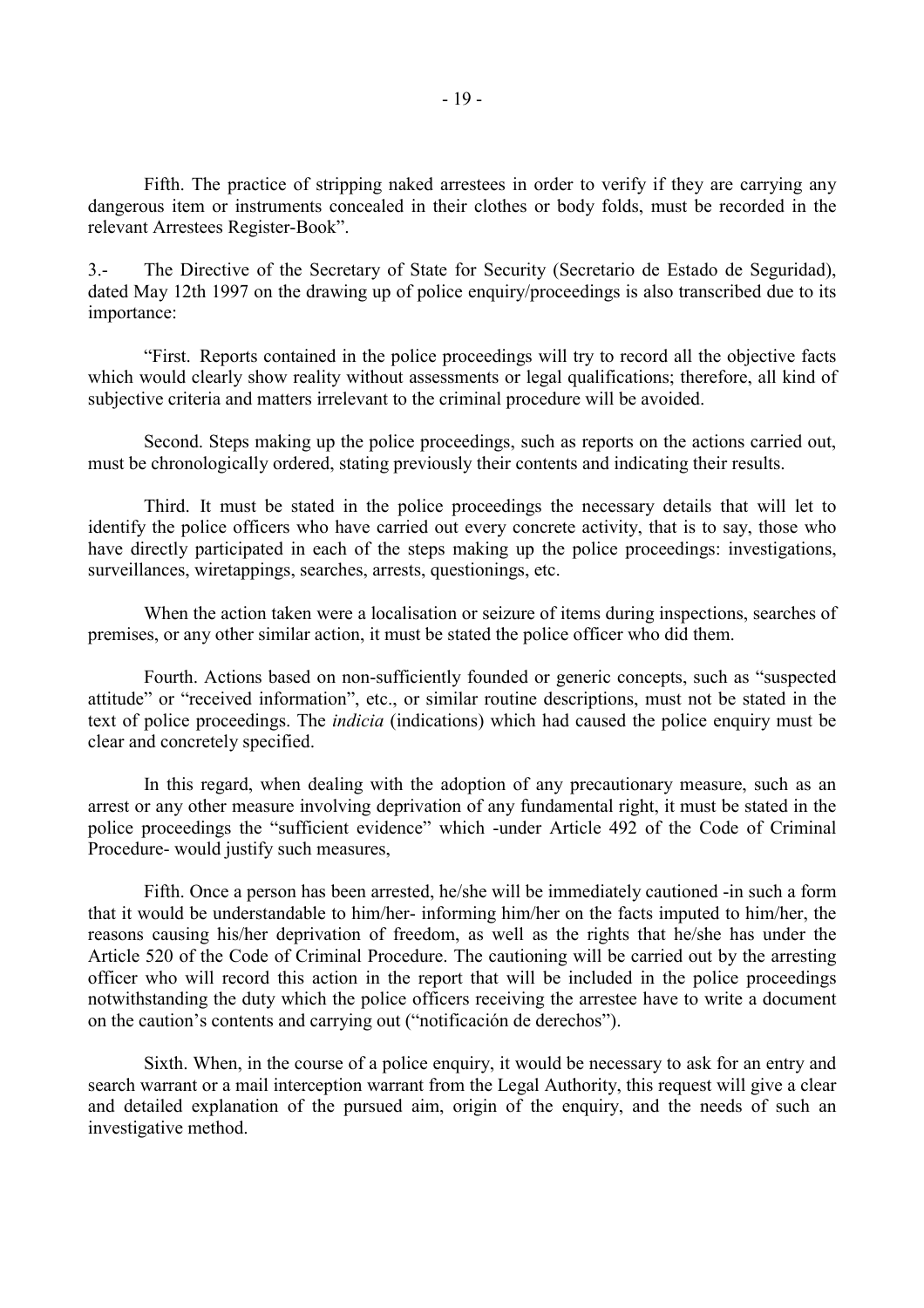In the course of any action, if there would be detected any new facts or *indicia* of the existence of any other punishable fact different to those for which the warrant was expressly issued, it will be recorded in the minutes and the Legal Authority will be immediately informed. No action of any kind will be carried out concerning those facts until the said Legal Authority will decide what he/she deems appropriate.

 The same procedure will be followed when, in the course of a search of premises, it would be found any item of those that caused the investigation, or any *indicia* of any other offence.

 Seventh. When appropriate, or in case of laborious or complex investigations, the police proceedings must be complemented by a "Diligencia de Informes" (Reports) which will summarise the contents of the police proceedings, its results, and as many data as it is deemed advisable in order to facilitate the global understanding of the carried out investigation.

4. Apart from the above mentioned effort made on regulations, the National Commission for Co-ordination of the CID (Criminal Investigation Department) Police (Comisión Nacional de Coordinación de Policía Judicial) was already studying the conditions of detention in Spain previous to the visit of the CPT delegation in January 1997. This National Commission is a organ chaired by the President of the Supreme Court of Justice (Tribunal Supremo) and the President of the General Council of the Judiciary (Consejo General del Poder Judicial), and it is also made up of the Public Prosecutor General of the State (Fiscal General del Estado), the Ministry of Justice, the Ministry of the Interior, the Secretary of State for Security, and a Senior Judge (Magistrado) of the Supreme Court of Justice. The Commission aim is to set the main lines of action for the CID Police to achieve unity of leadership in criminal investigation police forces.

 This has resulted in the writing of a Handbook on Criteria for Carrying out Police Proceedings by the CID Police, that has been written in the framework of the Technical Commission under the National Commission for Co-ordination of CID Police. Members of the Public Prosecution Service, Judges and Senior Judges, as well as Police Forces officers have participated in this writing process.

In the writing process of the said Handbook , the following basic criteria have been applied:

 - Circumstances surrounding police actions, and very specially those involving specific restrictions on rights and freedoms, such as arrests.

Law Reports of the different national and international courts.

Reports by the organs in charge of the protection of fundamental rights; among them the CPT recommendations should be emphasised.

 The opportunity of writing this Handbook resulted not only from the necessity of unifying the existing criteria on the carrying out and development of some investigative actions, but also from the demand posed by the harmonisation of those actions with the constitutional provisions from which the legal powers to act stem (Article 104 and 126 of the Spanish Constitution) and rules and regulations issued for its development.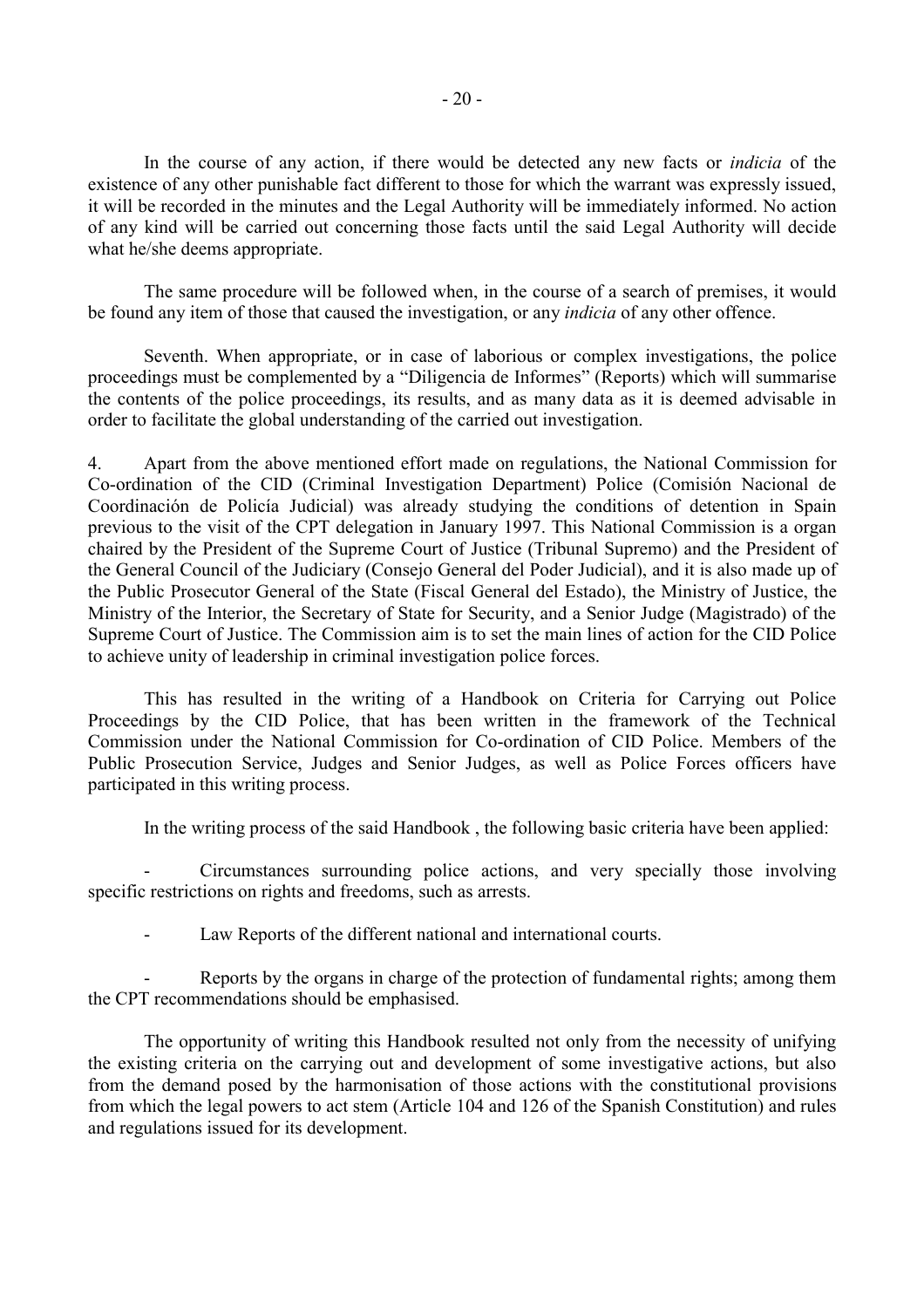The Handbook that is already distributed among the different judicial, prosecutors and police services with competence in this field, collects the catalogue of the most usual steps/actions in the police proceedings, which are detailed as follows:

- 1. Entry and search.
- 2. Identification from photographs.
- 3. Identification parade.
- 4. Body searches.
- 5. Videos recording and photographs taking.
- 6. Interception of telecommunications (wire-tapping).
- 7. Mail and telegraph interception.
- 8. Arrest and cautioning.
- 9. Nomination of a lawyer.
- 10. Notification to family and Consulate.
- 11. Medical examination.
- 12. Habeas corpus.
- 13. Protection of witness.
- 14. Scene-of-the-crime technical examination.
- 15. Recovering of items ("custody chain").
- 16. Reports. (Summary of Proceedings)
- 17 Arrest under Art. 420 of the Code of Criminal Procedure.
- 18. Controlled delivery or circulation.
- 19. Transport of arrested/detained persons.

## B. Recommendation made in paragraph nr. 52 of the report

 In Spain, all the activities carried out by the Administration, as well as those fulfilled by their officers are subjected to a judicial control pursuant to the 1978 Spanish Constitution, article 106.1, which provides for the principle of supremacy of the rule of law and, therefore, the submission of every Administration and public authority to the law, under the control of judges and courts.

 Judicial independence is a keystone in the Spanish legal system, and even the Spanish Constitution underlines it in its article 17.1, where it is provided that "justice emanates from people and it is administered on behalf of the King by Judges and Senior Judges, who are independent and responsible members of the Judiciary, who cannot be removed from their posts and who are only are submitted to the rule of Law."

 Consequently, concerning the contents of this recommendation, the administrative authority just refers it to the judicial authority.

 Nevertheless, it would be convenient to indicate that the possibilities provided in article 520 bis of the Spanish Code of Criminal Procedure are always applied under the strict authorisation and supervision of the Judicial Authority, given that the extension of the detention time for a period over 72 hours (for another 48 hours at the most), as well as the detainee's isolation, only can be granted by the Judicial Authority by means of a "substantiated" order.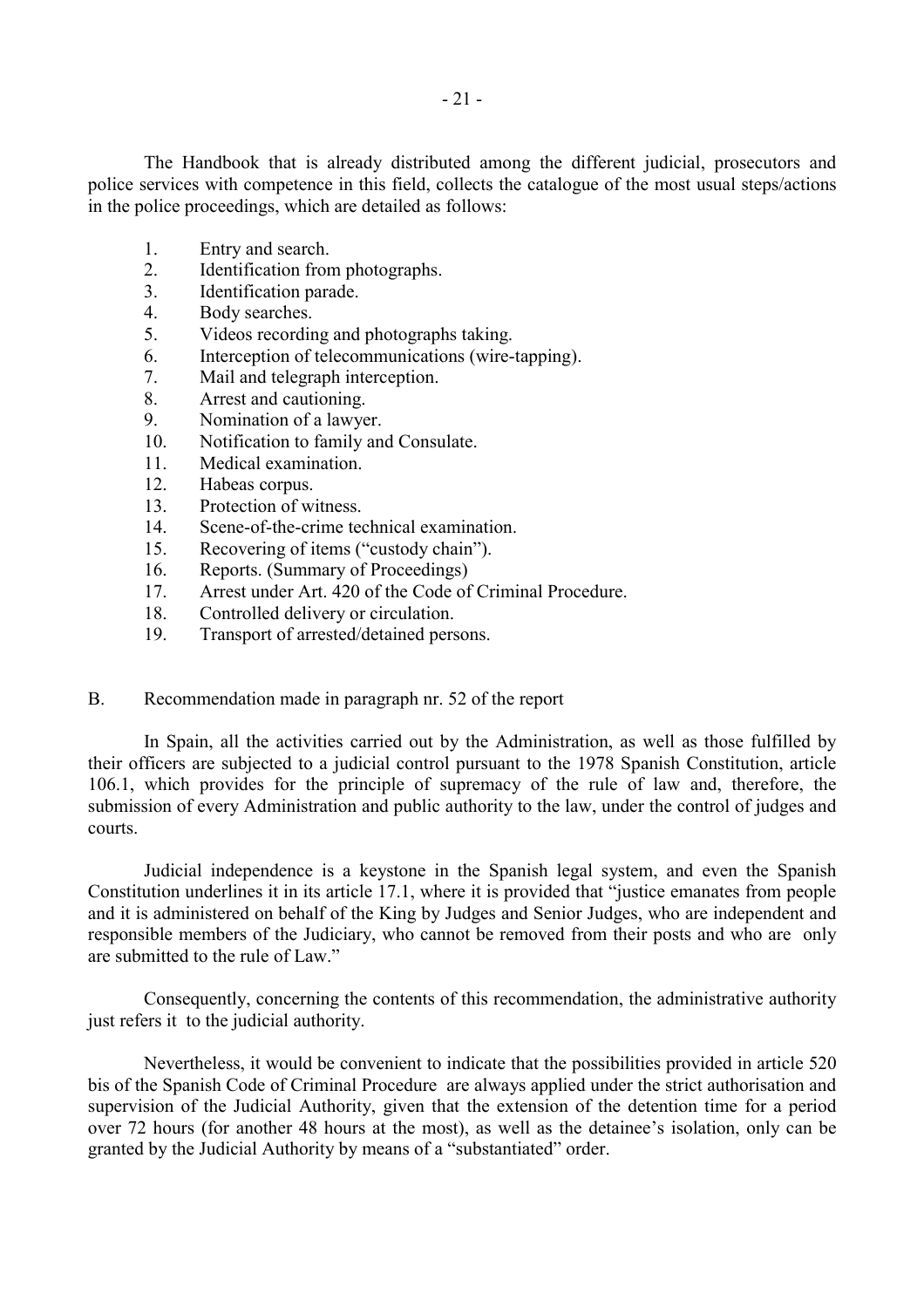## C. Recommendation made in paragraph nr. 53 of the report

 The article 17.3 of the Spanish Constitution guarantees the legal aid to the detainee during the police enquiry and committal proceedings, pursuant to the law, while the article 24.2 recognises this right in the framework of the actual legal guardianship with the meaning of guarantee of a fair action with respect to the defendant or accused.

 On the other hand, the article 52.2 of this constitutional Text has introduced an authorisation to the Spanish law-maker, by which he can establish an specific scheme to deprive the detainee partial and provisionally- of certain rights (the right to legal aid is among them) in order to facilitate the investigations concerning the activities of armed organisations or terrorists.

 This double constitutional projection of the right to legal aid is not something original of the Spanish Constitution, there is an special parallelism with international conventions which regulate the human rights that have been ratified by Spain, although in the field of legal aid and assistance to the detainee, the Spanish Constitution is even more extensive and generous that those international conventions, at least explicitly.

 Thus, the European Convention on Human Rights of 1950 establishes - in its article nr 5 the right to freedom, and it provides for the rights of the person in preventive custody, among which legal aid has not been incidentally included, and the right to a fair action is provided in its article nr. 6, where the accused person's rights are established, and where the right to be assisted by a lawyer or his/her own choice is specifically mentioned.

 This same pattern has been adopted, without any substantial difference, in the articles nr. 9 and 14 of the International Agreement on Civil and Political Rights of 1966. The first of them does not include the right of the detainee to legal aid, while it is recognised in the article 14 for the defendant of a crime in the same terms of the article 6 of the 1950 European Convention.

 Consequently, in these international conventions the difference between a detainee and a defendant is of special importance regarding the right to legal aid, and in the case law of the European Court of Human Rights it is clearly highlighted.

 The Code of Criminal Procedure -that reflected the authorisation contemplated by the Spanish Constitution to determine the terms of legal aid to be provided to the detainee- recognises, in its article 520, the right of both, the detainee and the defendant, to have a lawyer of his/her own choice, except (article nr. 527) for detainees held incommunicado -this isolation is always decided by the Judge- , in which the right to legal aid will be always exercised by means of an officially appointed lawyer.

 Consequently, in Spain every person has the right to legal aid and assistance from the outset of his/her detention, and he/she will not be able to exercise this right in those cases in which -for exceptional reasons- the judge might decide it; but, in any case, the appointment of an official lawyer will be assured.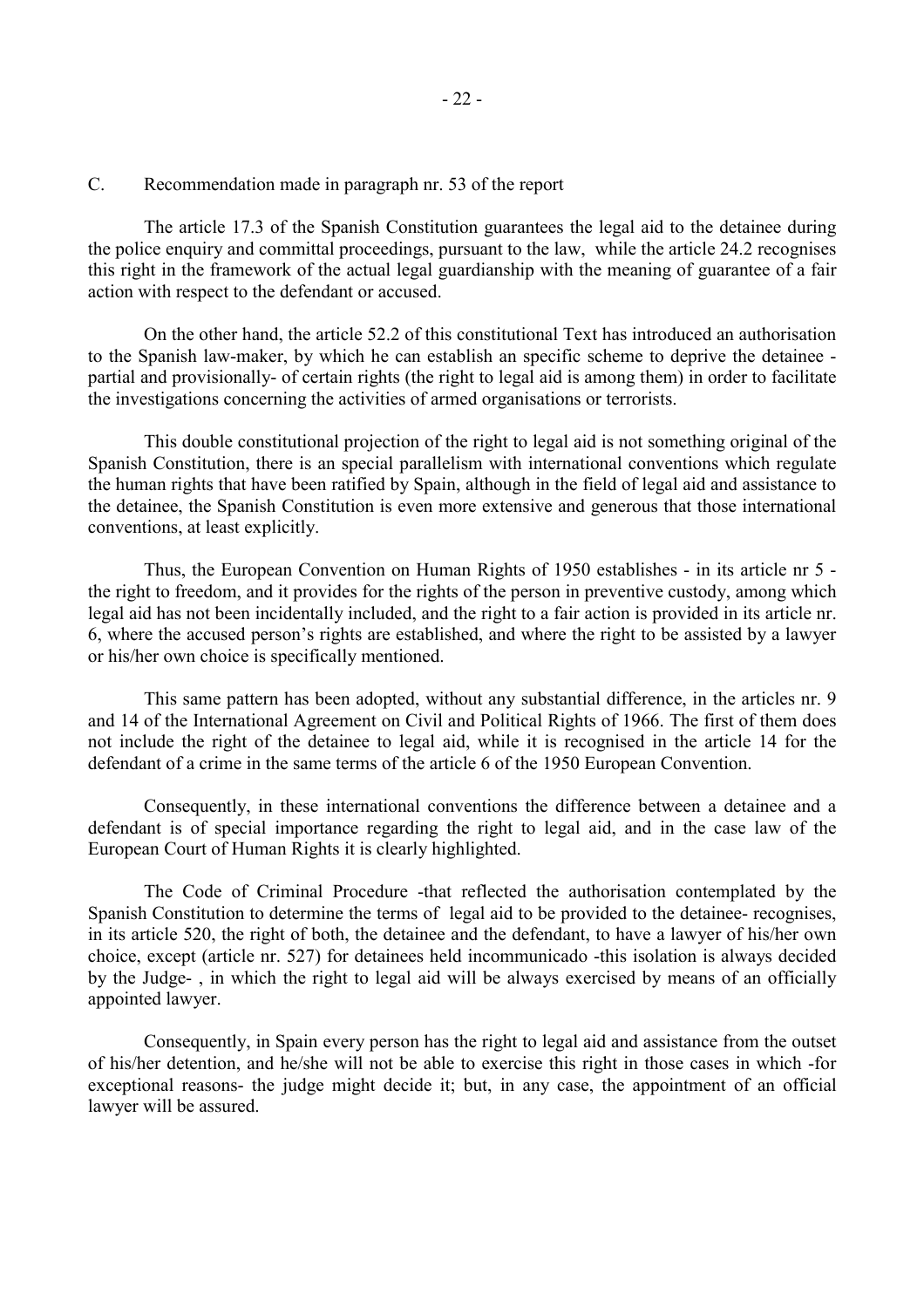On this regard, the Spanish Constitutional Court has laid down that:

 - Within the constitutional framework, the law-maker can impose to the ordinary contents of the fundamental rights those restrictions which might be justified for the sake of other constitutional benefits, and provided that these restrictions are in proportion and do not distort their essential contents.

 - Due to the special nature or seriousness of certain crimes, or the subjective and objective circumstances surrounding them, it may be indispensable that police and judicial proceedings aiming at their investigation are carried out in total secrecy, in order to avoid that the knowledge of the investigation details by persons who are not party of the same could favour that other people who are guilty or are involved in the investigated crime- abscond, or that evidences might be destroyed or concealed.

 - For that reason, the Spanish Code of Criminal Procedure gives to the judicial authority exclusive powers to determine the detainee's isolation, an exceptional measure which is taken for a short time and that is aiming at keeping the detainee isolated from personal relationships who might be used to transmit information about the investigation to the outside, to the detriment of its successful results. In these cases, the appointment of an official lawyer is another measure that has been provided for by the law-maker, within his/her authority to regulate the right to legal aid and assistance, in order to reinforce the secrecy of the criminal investigations.

 - Taking into account that prosecution and punishment of crimes are essential issues in the protection of social peace and public security, which are assets recognised by the articles 10.1 and 104.1 of the Spanish Constitution and, thus constitutionally protected, the restriction laid down in the Code of Criminal Procedure, article 527.a), is justified in the interest of these assets that, in case of being in conflict with the right of the detainee to legal aid and assistance, it empowers the lawmaker to proceed to their conciliation, making use of the specific provision contained in the article 17.3 of the Spanish Constitution, preventing the choice of lawyer model. In this way, the measure of isolation of the detainee - taken under the conditions provided by the law- protects values which are secured by the Spanish Constitution and it allows the State to fulfill its obligation of providing security to the citizens, increasing their confidence in the functional capacity of the state institutions.

 - The purpose of a lawyer's intervention during the first police proceedings is to ensure with his/her presence- that the detainee's constitutional rights are observed, that the detainee is not coerced, nor subjected to a treatment that is not compatible with his/her dignity and freedom to make statement, and that he/she is duly cautioned advised as for his/her behaviour during the police questioning -included the right not to make any statement-, as well as for his/her right to check that, once concluded his/her statement in the lawyer's presence, it has been fairly transcribed in the written record of his statement that is submitted to him/her to be signed.

 - The essence of the detainee's right to legal aid and assistance is not in the choice of lawyer pattern, but in the effectiveness of his/her defence, but what the Spanish Constitution tries to achieve is the protection of the detainee by the technical assistance of a lawyer, who will provide him/her moral support and professional assistance at the moment of his/her arrest, and this purpose is objectively achieved by means of an officially appointed lawyer, who assures the assistance effectiveness in a similar way to the lawyer of choice.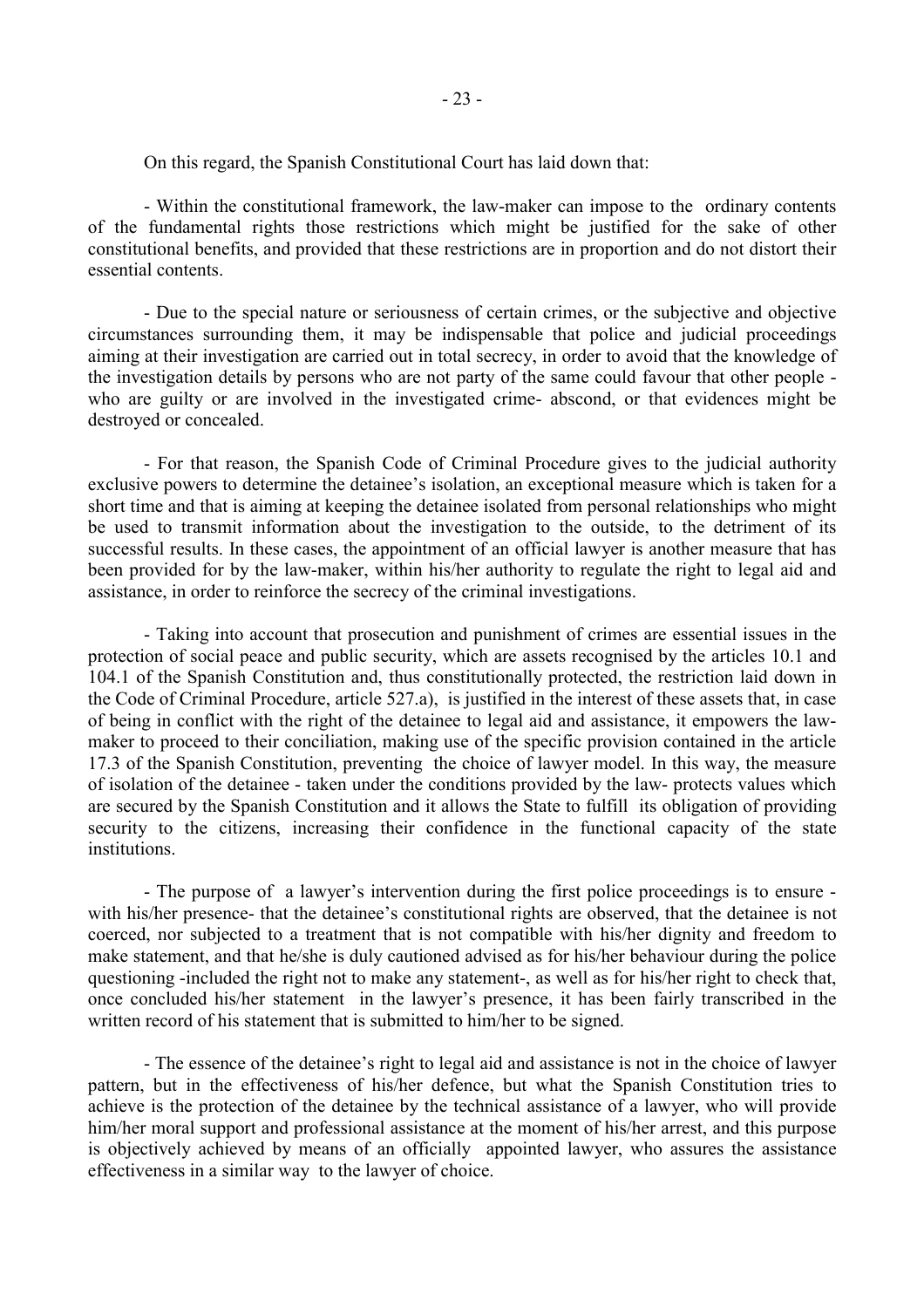- The choice of an own lawyer is part of the ordinary contents of the detainee's right to legal aid and assistance, but it is not part of its essential contents, because the deprivation of this right and the consequent compulsory appointment of an official lawyer does not entail the lack of recognition or application of the same, nor prevent him/her from receiving the necessary protection.

 Consequently, it can be concluded that the Spanish law on legal aid and assistance to the detainee does not contradict the international Conventions ratified by Spain, and the value for the basic rights and public liberties interpretation is provided in the article 10.2 of the Spanish Constitution because, as it has already been indicated, these rights are more restrictively recognised in the above Conventions than in our Constitution, as far as the first ones do not contemplate this right among the rights which are recognised to the detainee by the European Convention of Rome, article 5, and the International Agreement of New York, article 9; the articles 6 and 14 of these ones only recognise the right to have a lawyer of choice with regard to the accused during the criminal trial, while this right is not applicable to the detainee or to the person taken in custody during the police or judicial proceedings, case which is covered under the Code of Criminal Procedure, article nr. 527, par. a).

## D. Recommendation made in paragraph nr. 54 of the report

 The Ministerial Directive of 16 December 1997 has adopted the Protocol that forensic doctors must fulfill during the medical examinations made to the detainees. Following the Spanish medical-judicial tradition and the international experiences, this protocol is contemplated as an objective instrument, of an exhaustive nature, considered as a formality in the relationship between forensic doctor and the relevant Court.

 As such an objective instrument, it compiles the medical history of the detainee, including his/her allegations concerning the treatment received by him/her during his/her detention period, and due to its exhaustive nature, it contains several sections -even drawings- which allows the forensic doctor to reflect the results of the medical checks carried out.

 Therefore, once the medical examination of the detainee has been performed, and once the Protocol requirements have been fulfilled, we have at our disposal an instrument very useful that, with absolute objectivity, can reflect any of the following medical situations of the detainee:

 - The detainee has made reference to a correct treatment and in the conclusions drawn from the medical examination no objective traces of ill-treatment can be appreciated.

 - The detainee has not made reference to ill-treatment, but from the medical examination carried out, objective traces of a possible ill-treatment become evident.

 - The detainee has made reference to ill-treatment, but from the medical examination carried out, no objective traces of ill-treatment are observed or, on the contrary, objective traces concerning every or some of the allegations of ill-treatment received by him/her are remarked.

 However, in the Protocol the forensic doctor does not include his/her opinion about the concordance between the allegations of the detainee and the objective conclusions of the medical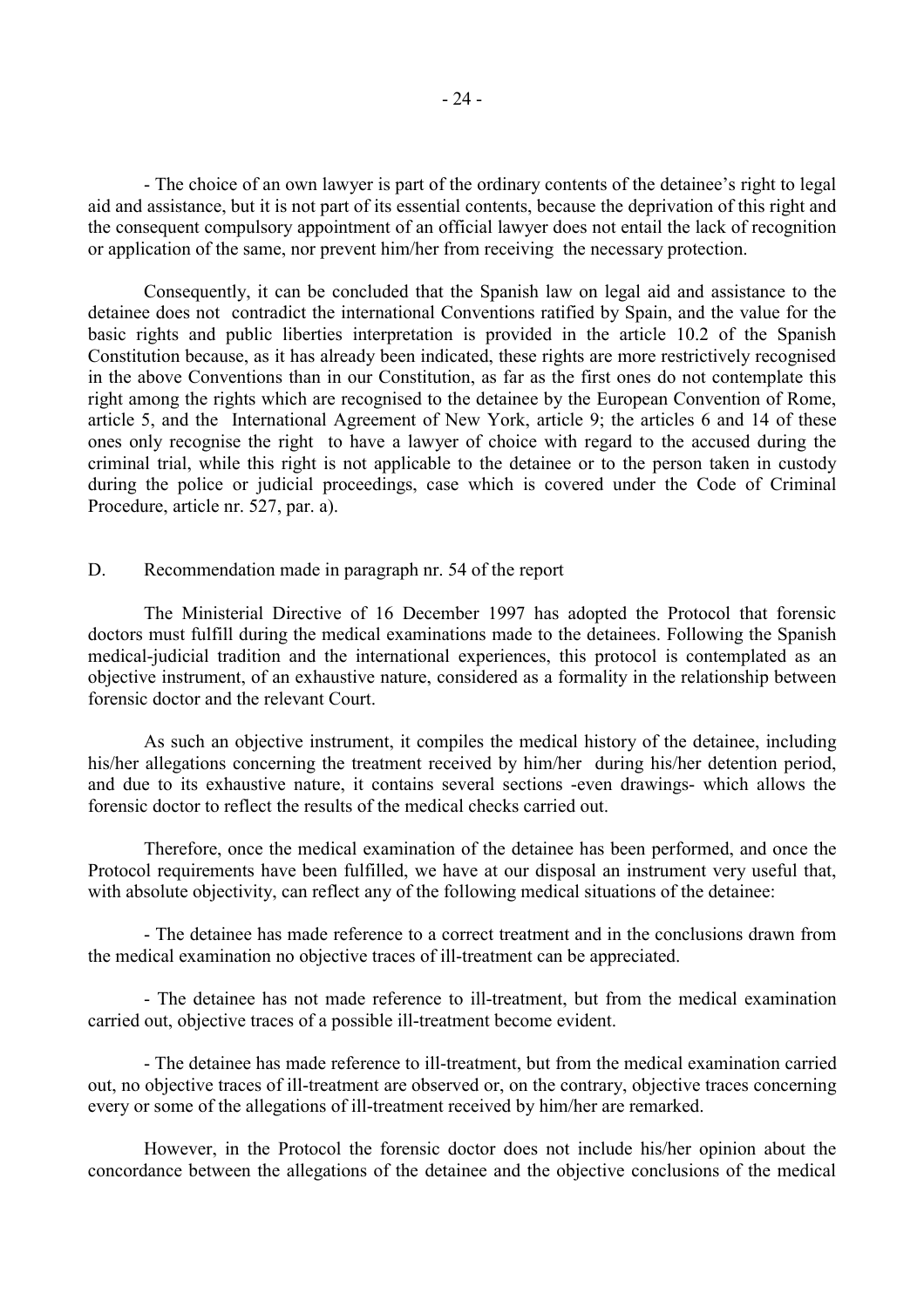examination carried out, because, as it has been above mentioned, the Protocol is conceived as an strictly objective instrument of a specific situation.

 But we must take into account that the function of the forensic doctor does not finish when the Protocol has been fulfilled. Once this protocol has been completed, it is directly submitted by the forensic doctor to the Court, through his/her appearance before the Judge, where the medical expert will present his/her conclusions in view of the protocol contents. Then, if the Judge considers that it would be suitable, the forensic doctor -as an expert- will submit a report where, in view of the results of the medical checks carried out by him/her, he/she will make an assessment and a value judgement concerning the detainee's allegations.

 Likewise, during the investigation, the Judge can decide the performance of additional medical tests and even a new medical examination, in which a doctor designated by the detainee's family will be authorised to take part.

 The new tests carried out or the results of the new and plural medical examination will be also incorporated to the committal proceedings, and afterwards, the doctors having participated in the expert report performance will make a value judgement concerning the objective results obtained from these tests and medical examinations in connection with the detainee's allegations.

 When the hearing comes, and in those cases where there exists a Protocol with objective pieces of information concerning possible ill-treatment, the forensic doctor, as well as the doctor/s of the defence will appear -as experts- before the Court and will testify concerning the evidence production.

Therefore, from the above stated, we can conclude that:

 - The Protocol is an exhaustive instrument that gathers only and exclusively objective information.

 - The objective information shown in the Protocol can determine the lack of evidence of illtreatment or, on the contrary, that there are actually clear traces of an alleged ill-treatment. In this second case, the Judge will decide the appropriate orders aimed at investigating the alleged offence. This investigation can also be ordered by the prosecutor, as well as by the defence of the detainee, and even by any citizen through the prosecutor's office.

 - If the objective information is not categorical or clear, the Judge will request to the forensic doctor an additional expert report to the Protocol, where the forensic doctor will set out his/he value judgement, that is, his/her conclusions concerning the detainee's allegations, in the view of the results obtained from the medical examinations carried out.

 - By judicial resolution and at the doctor's proposal, additional tests, as well as a new medical examination can also be carried out with the participation, not only of the forensic doctor, but also of a doctor designated by the detainee's family. In both cases, records will have to be taken and following that, every doctor having taken part in these checks will set out his/her value judgement concerning the objective information reported.

 - During the hearing, and in the view of the Protocol contents, the forensic doctor and the doctor of the defence will testify concerning their evidence production.